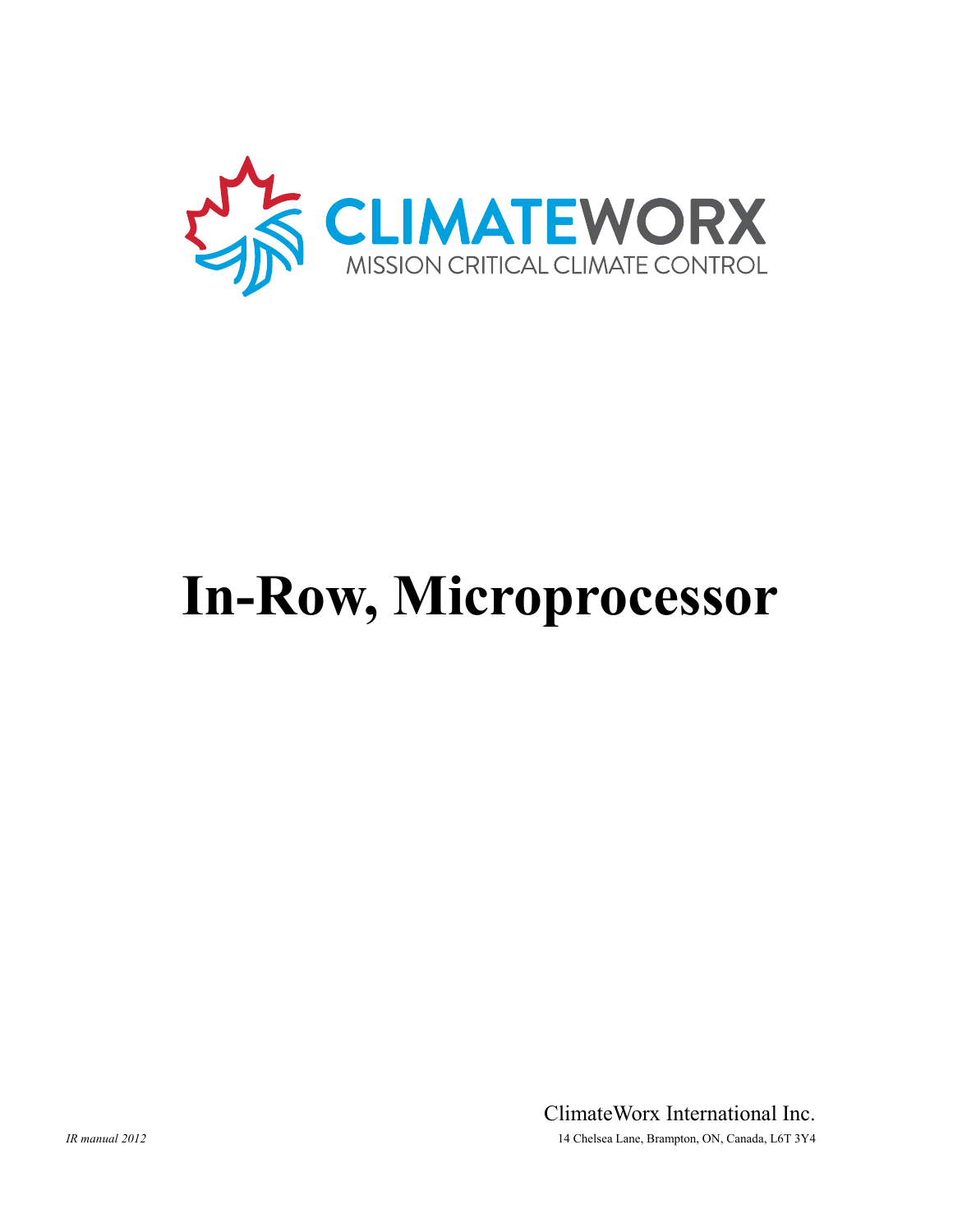# **Table of Contents**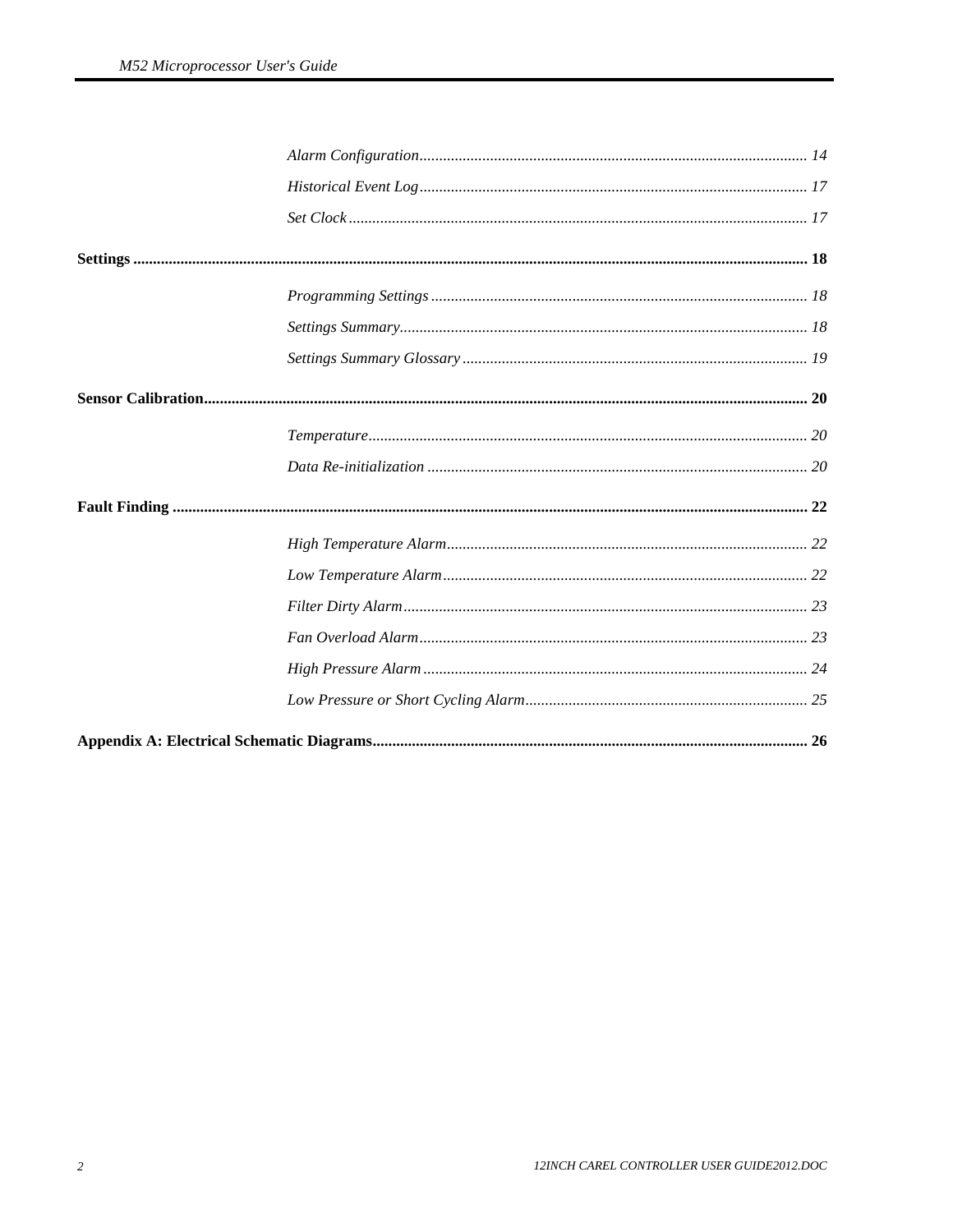## <span id="page-3-0"></span>*Sequence of Operation*

The following is an outline of the operation of the unit. Not all units have all options.

- 1. Unit powered
- 2. ClimateWorx Banner appears.
- 3. Microprocessor initializes and runs self check.
- 4. Random start timer activates
- 5. Restart delay counts down

#### *Analogue and digital outputs for functions*

Cooling 0-10 vdc (2 Analogue outputs for fans 1 to 8 on Chilled water or fans 1 to 6 on Direct expansion (DX) unit)

#### *DX Demand (Cooling)*

Cycles on compressor as demand for cooling increases from 0 to 100%. The compressor will continue to run for a minimum time of 30 Seconds (range adjustable  $0 - 250$ ) to allow oil return to the compressor. Compressor minimum runtime is adjustable from keypad.

Fan speed is increased to 100% or 10vdc when the system demand calls for cooling i.e. when compressor is on. The system will run at minimum speed when the compressor is OFF or fan speed is increased when the rack temperature is above the set point temp. (Sensor feedback between J6-B8 and GND) to the IR unit about the condition of air entering the server racks.

#### *Demand for compressor:*

Compressor contactor receives signal from microprocessor. Positive Start timer (Pos. start delay) starts and bypasses LP switch for cold start-up. When HP switch is closed the start circuit is complete and the compressor starts. Pre-action - Prior to activating compressor check state of Low Pressure input. If open then display "check Refrigerant system" alarm and do not start compressor. If closed, proceed to start compressor.

#### *Compressor stops when:*

- Loss of demand
	- Compressor contactor opens
- Low pressure condition

Low Pressure Alarm. Compressor stops when LP SW. opens. (Automatic reset) compressor contactor opens. Automatically resets after compressor elapse time delay.

• Short cycling alarm

After 10 consecutive starts in 1 hour period will display Compressor Short Cycle Alarm.

- High pressure condition Compressor stops when HP SW. opens. (Manual reset) Compressor contactor opens. Compressor will not start until HP SW. and alarm is reset.
- Thermal protection opens (automatic reset) Line voltage cut-outs on all compressors except compressor where the compressor causes a Compressor Overload alarm and stops the compressor through the microprocessor. Compressor resets after 30 minutes.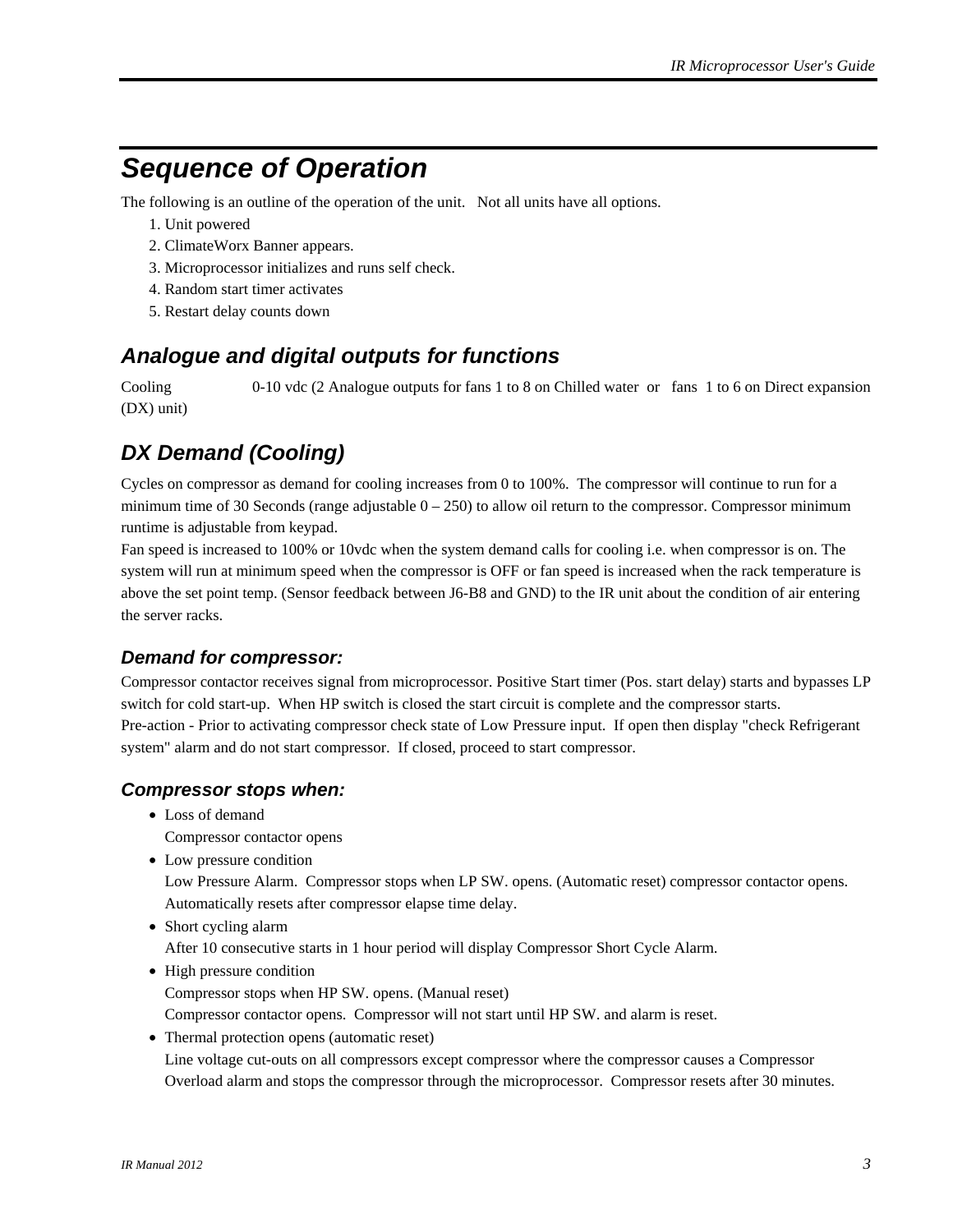<span id="page-4-0"></span>*Note: Anytime the contactor opens the minimum OFF time of compressor keeps compressor off for 30 seconds (adjustable)* 

#### *Chilled Water*

On demand for cooling chilled water valve opens as demand signal ramps up from 0 to 100%. Valve operates on 0-10 VDC.

#### *Valve closes when:*

Loss of demand, signal diminishes to 0 Vdc

#### *Fan Control*

- Fans continue to run until commanded to stop by on/off state.
- At start fan will run at the minimum fan default speed setting. Fan speed is increased when the rack temperature is above the set point temp. (Sensor feedback between J6-B8 and GND) to the IR unit about the condition of air entering the server racks, each rack sensor will monitor 1 server rack. User defined settings options are Minimum and maximum speed parameters included, with the default minimum speed set to 30% or 3vdc and maximum speed set to 100% or 10vdc
- Once a unit off command is made cooling stops/ Digital and analogue CW signal goes to zero. Fan speed remains constant for Fan Purge Delay.
- The fan speed is modulated based on the Control Air Temp (Which is the Return Air Temperatures selected a maximum or average of the two).
- If fan overload alarm is raised then display "Fan Overload". Audible alarm shall annunciate in the event of any individual fan breaker trip. In the event one or two fan breaker trips activates fan overload alarm and the system will remain ON running with the rest of the fans to satisfy the demand. Fan speed on the rest of them will be ramped up when the rack temperature is above the set point temp. Alarm has options for - Enable option key, Unit shutdown, Standby Enable, Common alarm, Event log and audible warning option with no sound, 1, 2 and 3 beeps.

#### *Alarms*

All alarms should be recorded in log and have 5 programmable actions:

- Enable Alarm
- Turn off machine
- Stand-by enables output energized. (pLAN function)
- Activate common alarm
- Event log
- Set audible Alarm urgency
	- $\circ$  1 beep per sec = Low Priority
	- $\circ$  2 beeps per sec = Medium Priority
	- $\circ$  3 beeps per sec = High Priority

#### *pLAN Connection*

Controllers on pLAN must be able to be grouped. A group of controls will operate independently as long as there are no Alarms on any unit in that group. Once a unit in the group goes into Alarm and that alarm has standby enable selected the sensors from the group get included in highest value (or average) for control. Two sensors will be remote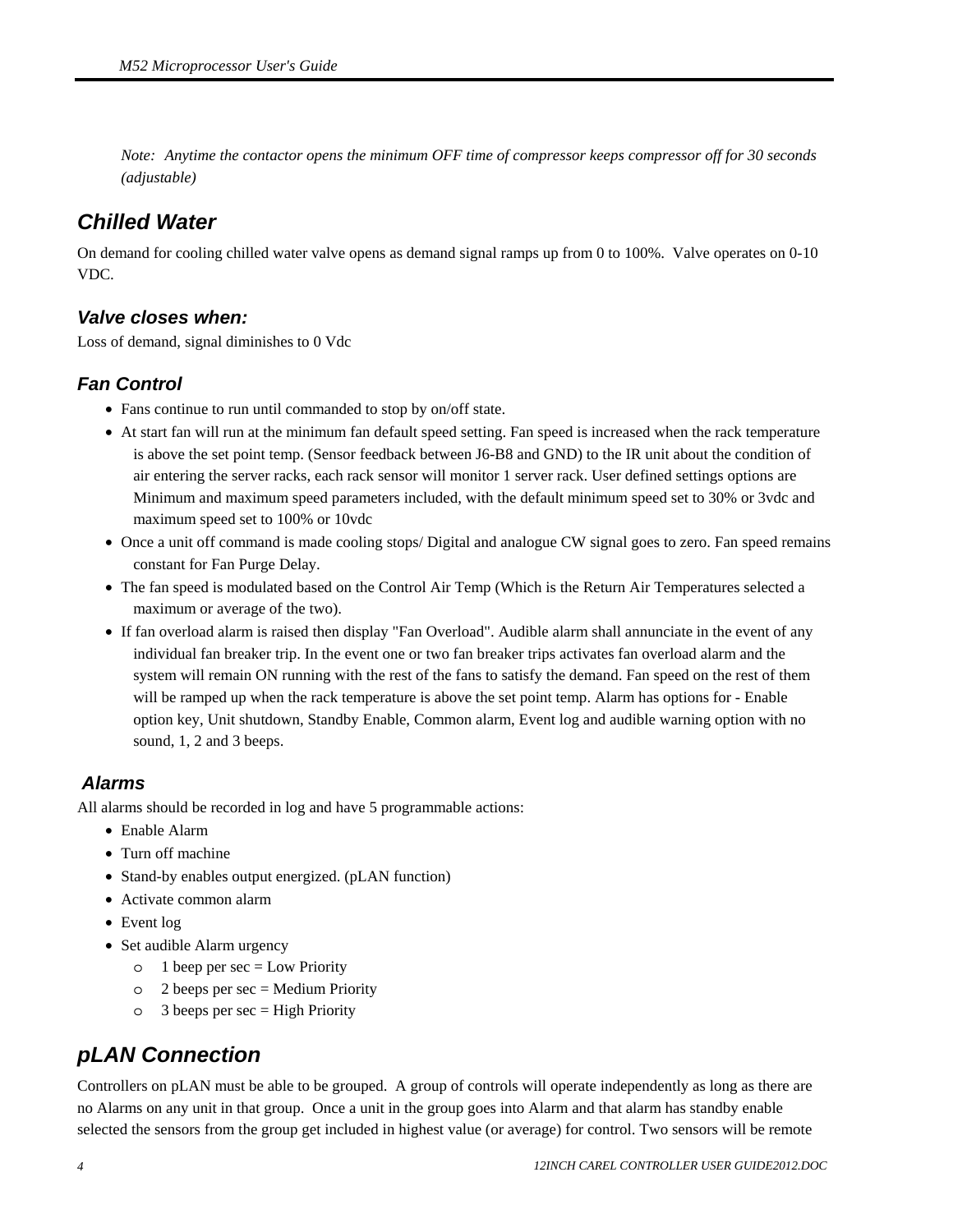<span id="page-5-0"></span>mounted and will be monitored for Highest or Average (selectable) and will vary the fan speed. One sensor will be in the return air and one sensor will be in the supply air. The cooling demand is controlled by the return air. On the display we can select the label under manufacture level configuration system settings the temperature as supply or return air based on which one is controlling cooling demand.

In a situation where the a machine in the group is in alarm and the alarm is set for Standby Enable contact enables the control to other units cooling by the highest of the sensors in that group and control the fan speed by the highest of all the remote sensors in that group.

#### *pLAN Addressing - Display to Main controller*

- 1. Press the up, down, and enter keys (3 keys on the right hand side of remote display) for approximately 3 seconds.
- 2. This will take you to a screen that displays "Display address setting." Press the enter key and change this value to 1-32. This address must be different then the address of the PCO3 control, address 32 is reserved specifically for remote displays (pGD)
- 3. Press enter.
- 4. Press the up, down, and enter keys (3 keys on the right hand side of remote display) for approximately 3 seconds.
- 5. You will be taken to the same screen as before, but this time you will see "I/O Board Address" displayed underneath "Display address setting."
- 6. Press the enter button 2 times so the text box is blinking beside "I/O Board address."
- 7. Change this to the value you addressed the PCO3 control to.
- 8. Press enter.
- 9. The next screen displayed will show "Terminal config" press enter to continue.
- 10. The following screen will show P:(address of PCO3 control) in upper left corner.
- 11. Trm1 None will be blinking. Change "none" to the addressed you entered in step 2 (address of PGD remote display.)
- 12. Press enter 1 time and change the next field to Pr or Sh (Private or Shared, shared is used when sharing 1 display with multiple controllers).
- 13. Press enter 5 times and change OK? From No to Yes.
- 14. The PGD remote display is now addressed to your PCO3 control.

Need a communications Bridge (protocol translator gateway) which enables devices using one protocol to communicate with devices using another protocol.

#### *PID*

The InRow microprocessor uses PID (Proportional–Integral–Derivative) control logic to maintain the set point conditions. The following parameters are adjustable so the controller can be fine-tuned to specific site conditions.

- Fan
- Mixing Valve (liquid cooled DX units)
- Compressor
- CW Valve

#### *Internal Safety Controls*

Circuit breakers (50 and 60 Hz) on all components DC Fan overload relay Condensate pump auxiliary float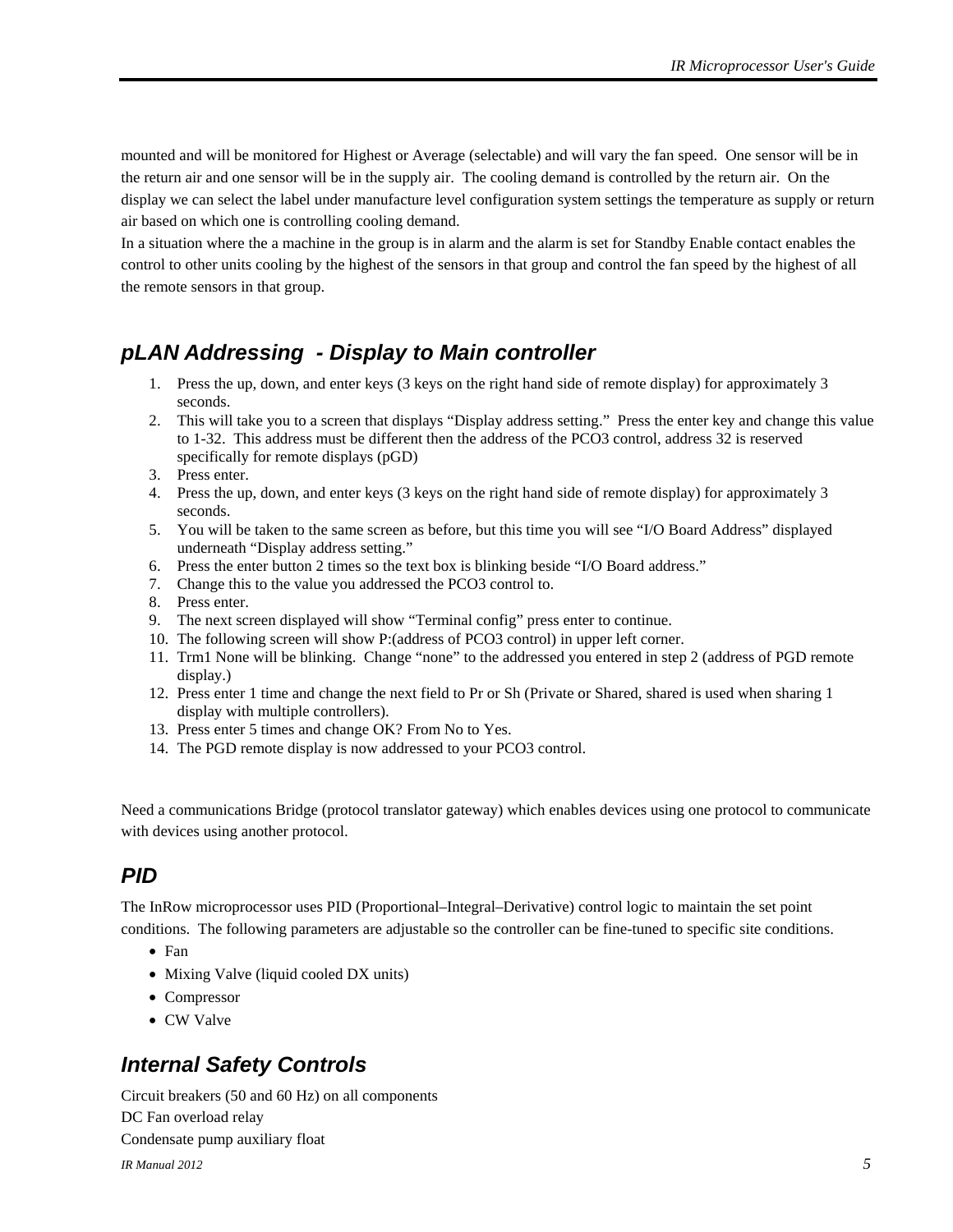<span id="page-6-0"></span>Dirty filter switch High pressure refrigerant (manual reset) Low pressure refrigerant (Automatic reset) Internal thermal protection compressor and motor Compressor elapse timer (Minimum OFF time of compressor – 30 secs default) Crank case heaters

#### *On/Off Control*

Service level – Manual management: When the controller is set to Manual management and unit control changed from Auto to Hand, On/Off control of the unit is controlled by the keypad

## *Back up Capability*

Standby Enable:

Each unit sends an output to start a back up unit in the event of an alarm condition as configured in the Alarm Response menu. Terminals 11 and 12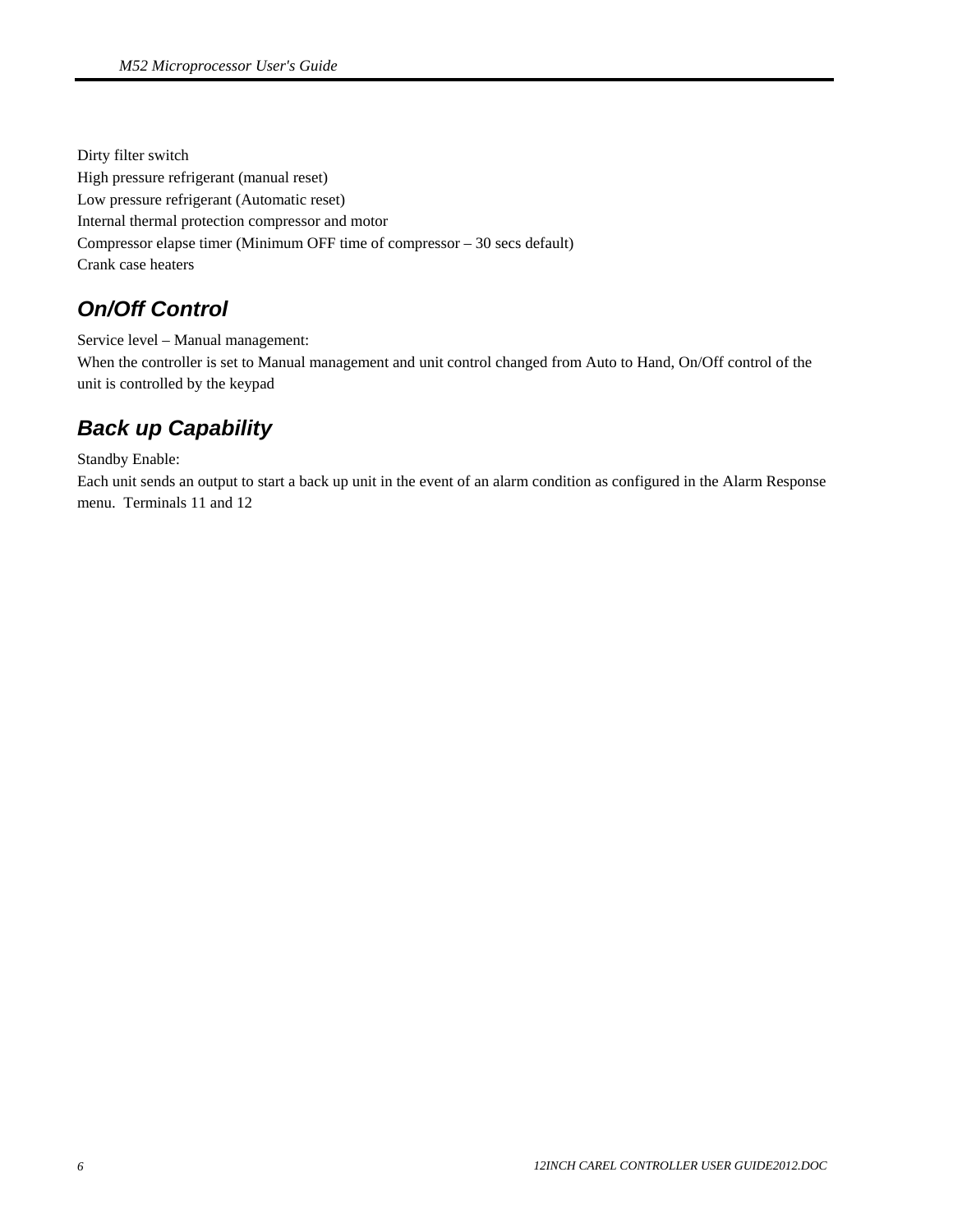# <span id="page-7-0"></span>*Powering Up / Powering Down*

**The first powering up must be performed by CLIMATEWORX authorized personnel only. Failure to do so may damage the unit and void the warranty.** 

#### *To power up the unit:*

The main power switch (rotary disconnect) is located on the side of the unit (electrical panel)

Immediately after turning on the main power switch, the control system will perform the following power up sequence:

1. The control system will then perform a self-test and verify all stored setting and data are within valid range.

2. After the self-test, the control system will count down the programmed "Start delay" time and then put the system into normal operation.

#### *To power down unit:*

For units in Manual management On/Off control is from keypad. Once fan stops, open disconnect.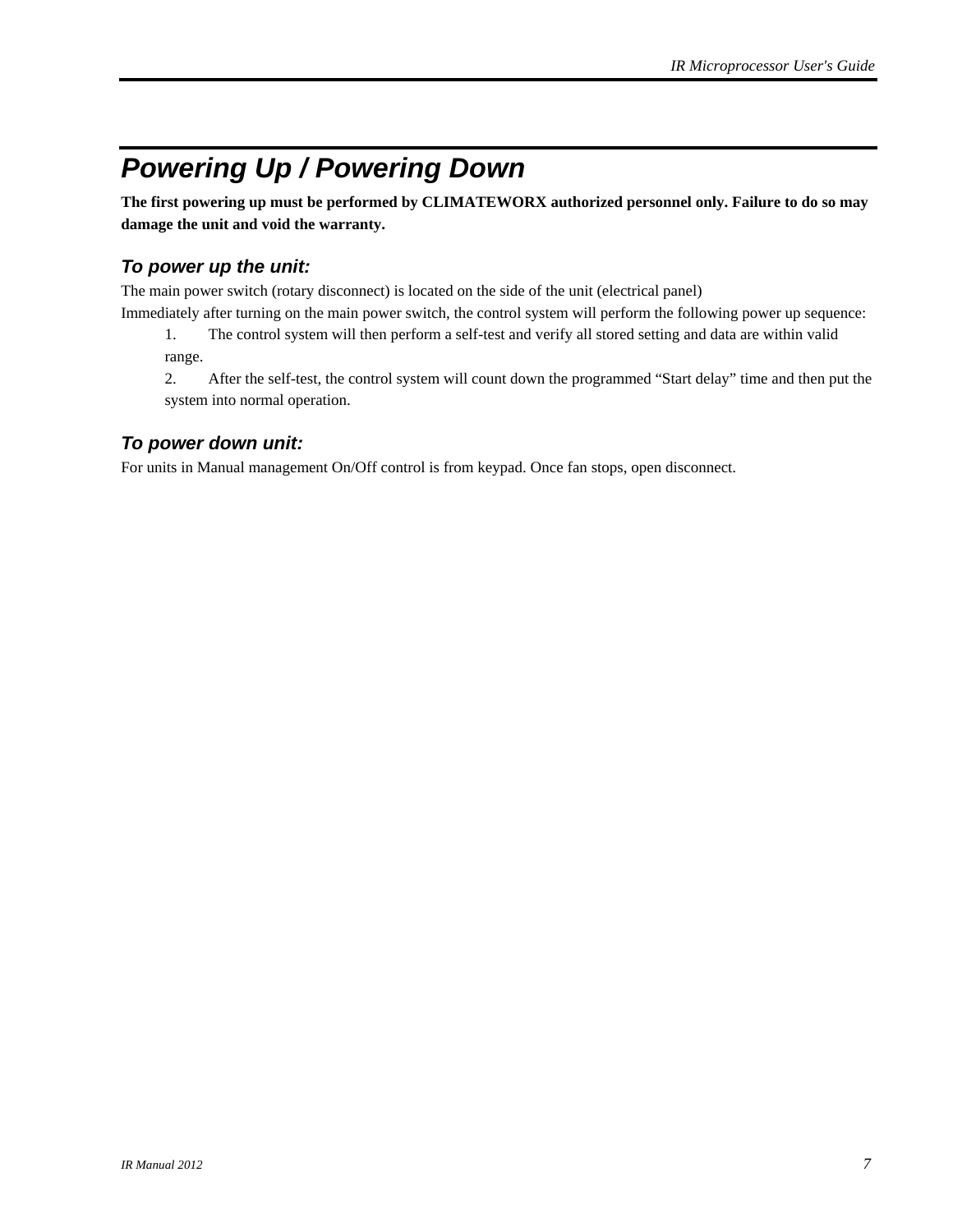# <span id="page-8-0"></span>*The Control Panel Menu Layout*

In addition to the Menu structure below there are also Status and Alarm screens. All menu names and corresponding information on each individual screen can be customized to reflect a more unique menu structure. Each section contains different information.

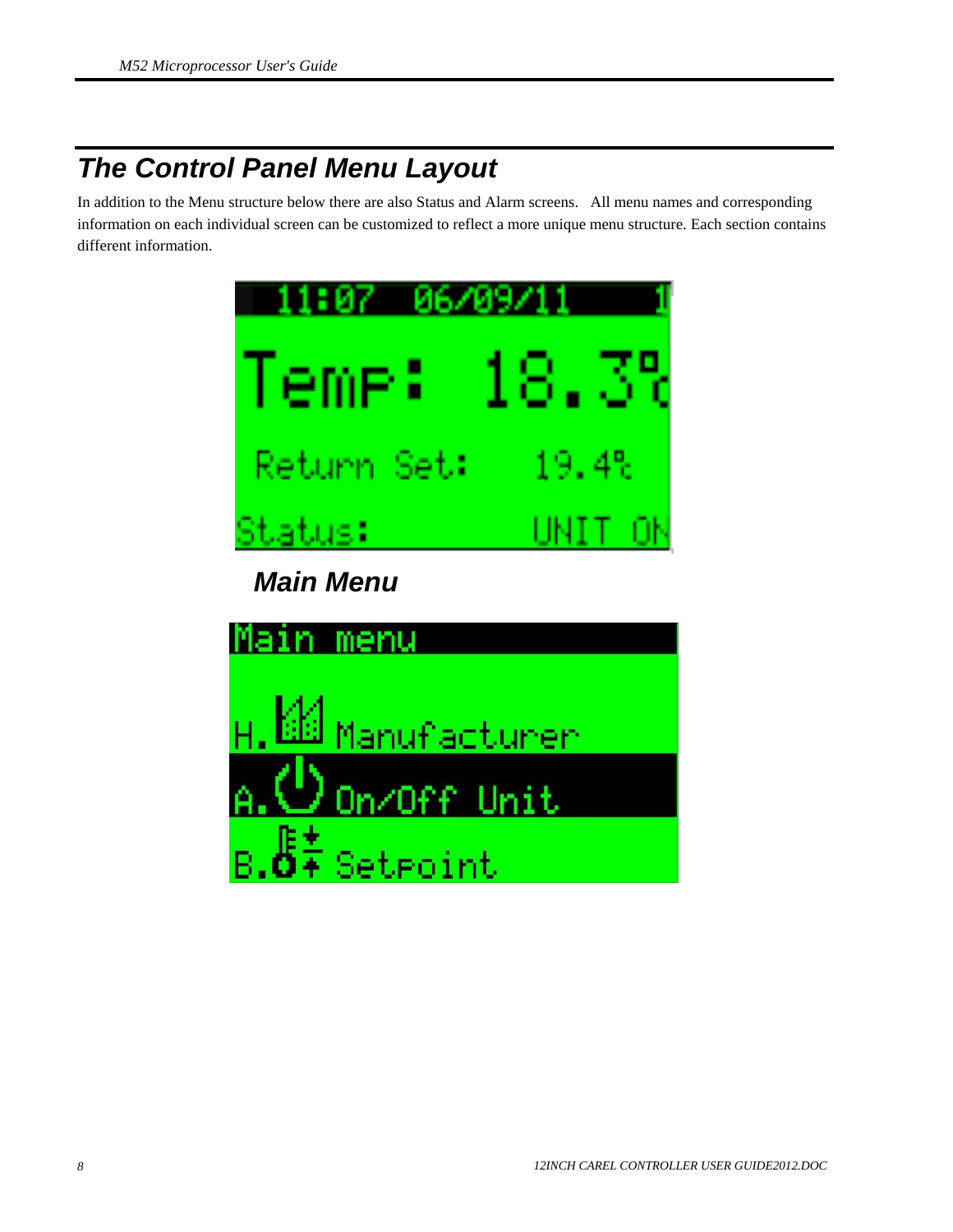<span id="page-9-0"></span>

| A. む On/Off Unit                                                                                                                                       |                                                                   |
|--------------------------------------------------------------------------------------------------------------------------------------------------------|-------------------------------------------------------------------|
| B. I <sup>#</sup> Setpoint                                                                                                                             |                                                                   |
| C. @ Clock/Scheduler                                                                                                                                   |                                                                   |
| D. <b>E</b> Input/Output                                                                                                                               |                                                                   |
| E. All Data Logger                                                                                                                                     |                                                                   |
| $F \&$ Service $\longrightarrow$ a. Information<br>b. Working Hours<br>e.BMS Config<br>f.Service Settings - a.Probe Adjustment<br>g. Manual Management | b. Thermoregulation<br>c. Alarm Settings<br>d.User DEV/change PW1 |
| H. $\mathbb{H}$ Manufacturer $\longrightarrow$ a. Configuration<br>b.I/O Configuration                                                                 |                                                                   |

c.Initilization

#### *Banner line*

The Banner line shows the system type and the current date and time. Date is in DD/MM/YY, MM/DD/YY and YY/MM/DD format and time in 24-hour HH:mm format.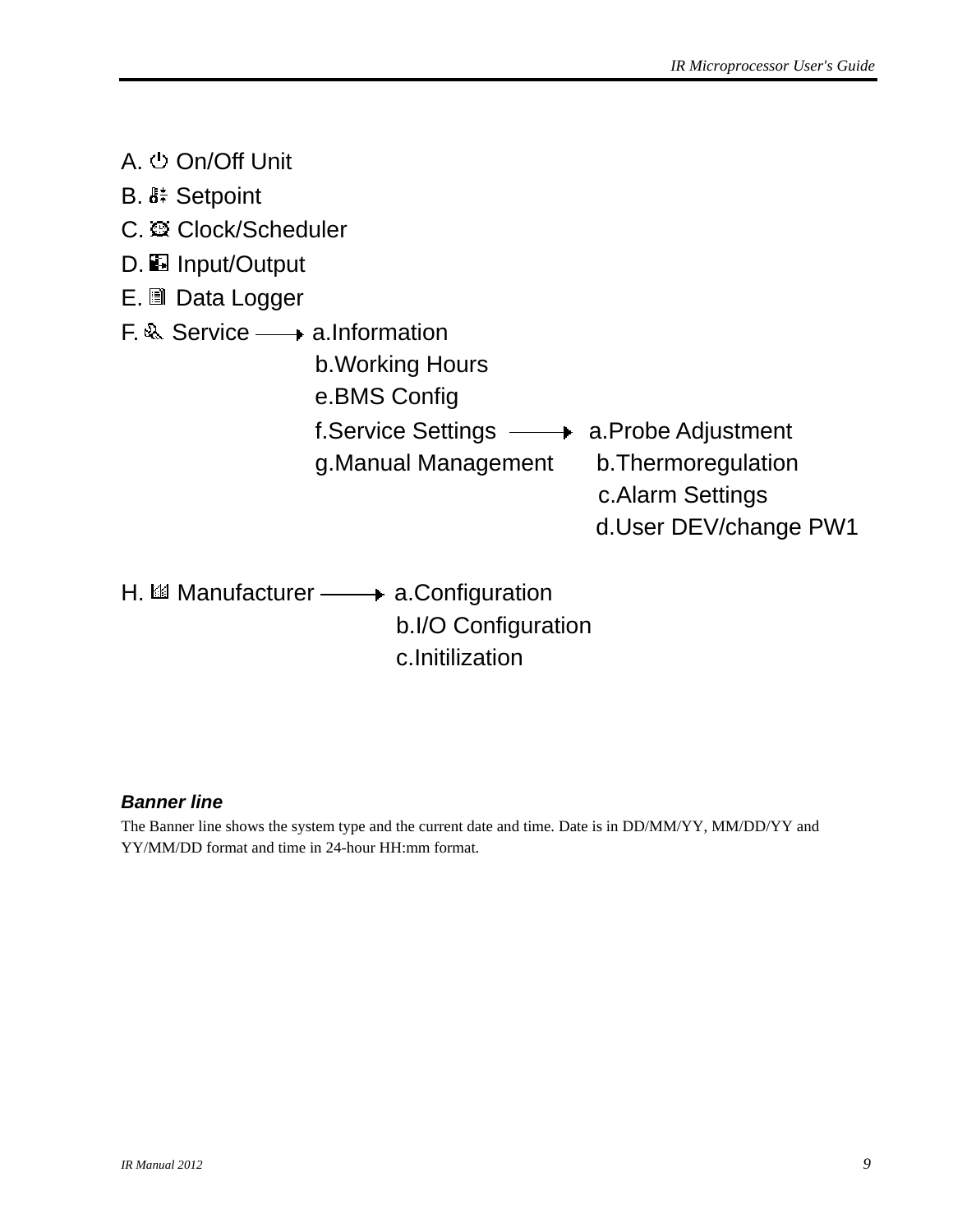## <span id="page-10-0"></span>*Operating Status*



#### *Main Return Air Temperature Readout*

The Status screen could also be referred to as the home screen and will return to this position when inactive, default five minutes. This screen displays time, date, temperatures, setpoint and Status of the unit. There also could be other status screens accessed by pressing the UP or DOWN arrows on the display. Pressing ESC from the Main Menu will take the user back to the Status Loop.

Temperature readout can be displayed in either °C or °F depending on the system setting (Manufacture ->Configuration -> System settings) "Temp Units".

#### *BMS Network Address*

This shows the Network address set in Service menu BMS Config setting "Network address". Every unit in the network must be set to a unique address. This address relates to the RS485 serial communication buss.

## *Alarm Icon*

The alarm button (bell in flashing RED) shows up if there is any active alarm in the system. You can review the details of the alarm in the Alarm page by pressing the alarm button.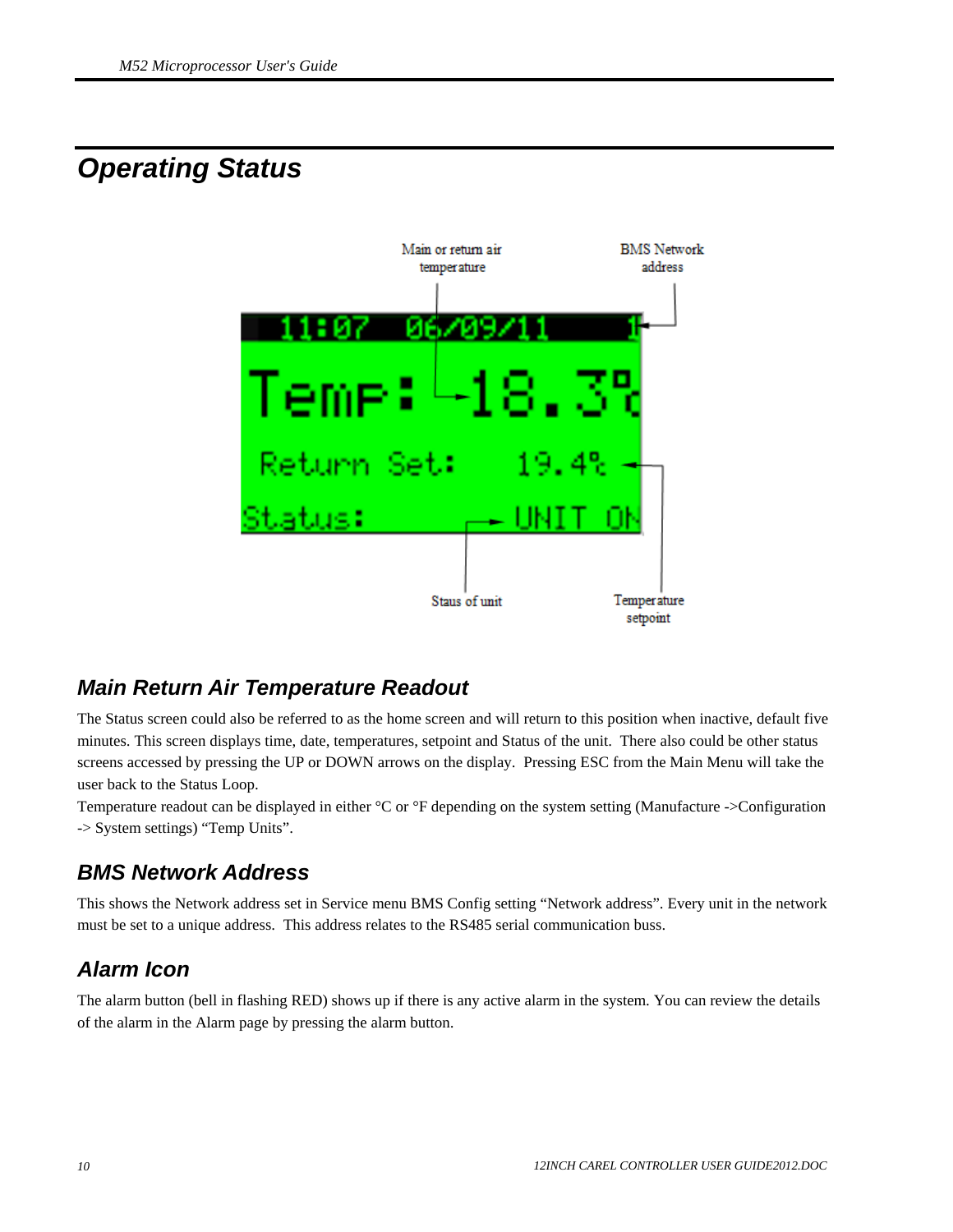## <span id="page-11-0"></span>*Security*

To prevent unauthorized interference with the system operation and settings, the IR Microprocessors have three levels of security that can be assigned to different personnel having different responsibilities.

The menu template encompasses three levels; User, Service and Manufacturer. The first is the User level and requires no password to be entered; intended for anyone who will use the display on a regular basis. The second level is the Service and requires Password 1 (PW1), intended for anyone performing installation or service maintenance on the equipment. The third and highest level is Manufacturer and requires Password 2 (PW2), intended for configuration parameters defined by the manufacturer when equipment was built. PW 1 and 2 can be adjusted to desired values.



When entering a level that a password is required the user will be prompted by the below masks, password level will be reset after the display has been inactive for five minutes.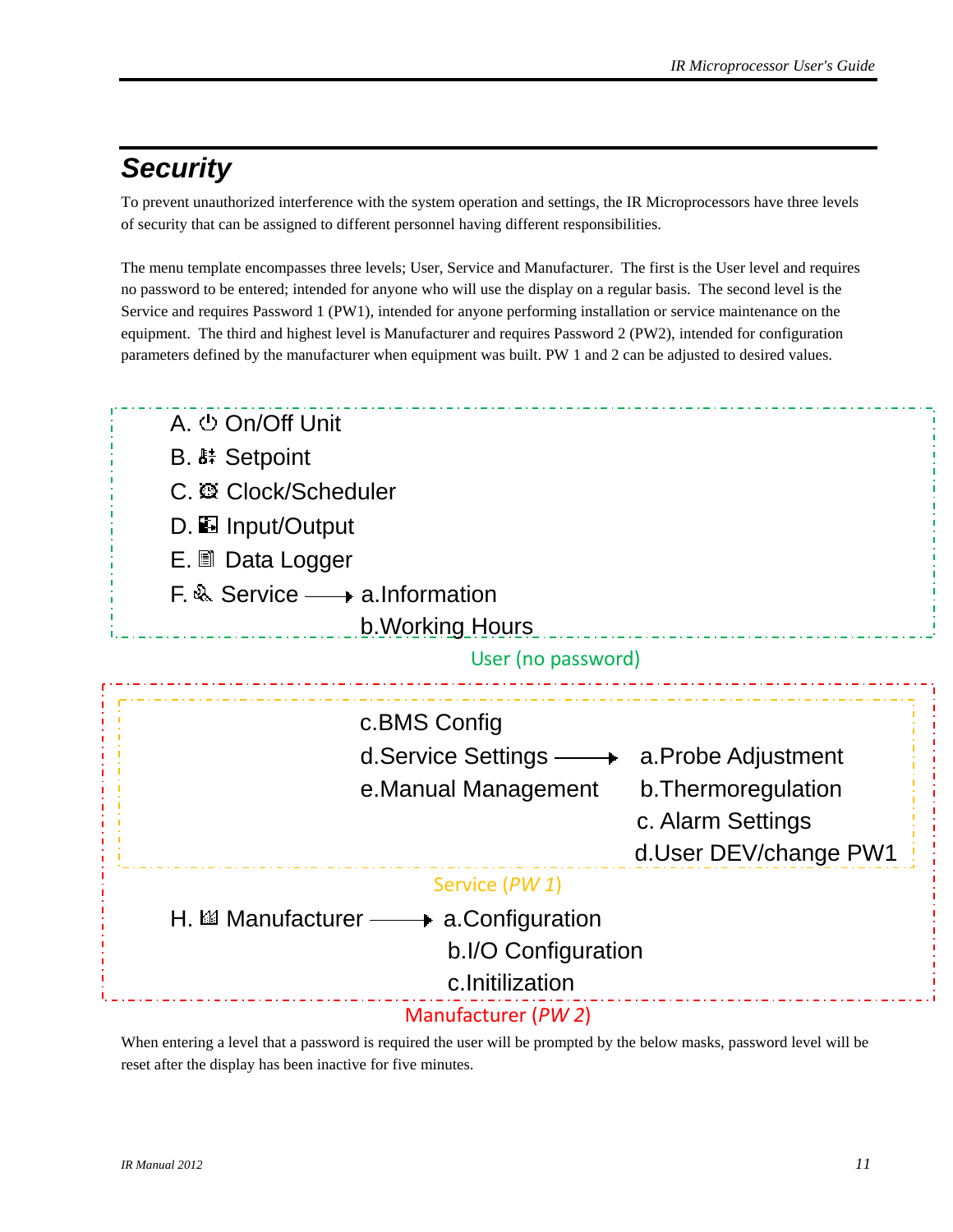<span id="page-12-0"></span>

The following pages will outline each mask within the template and what each feature will do. Any mask that has a **STANDARD** notation means that this mask is fixed for the template; all other masks can be customized.

#### *Log-in Security*

On the first power-up, you can log-in to security by using the factory preset password (PW1) "1024" for security service level.

#### *Change Password*

After logging-in to security service level, you can change password screen. You have to key in the new 4 digit password to confirm the change.

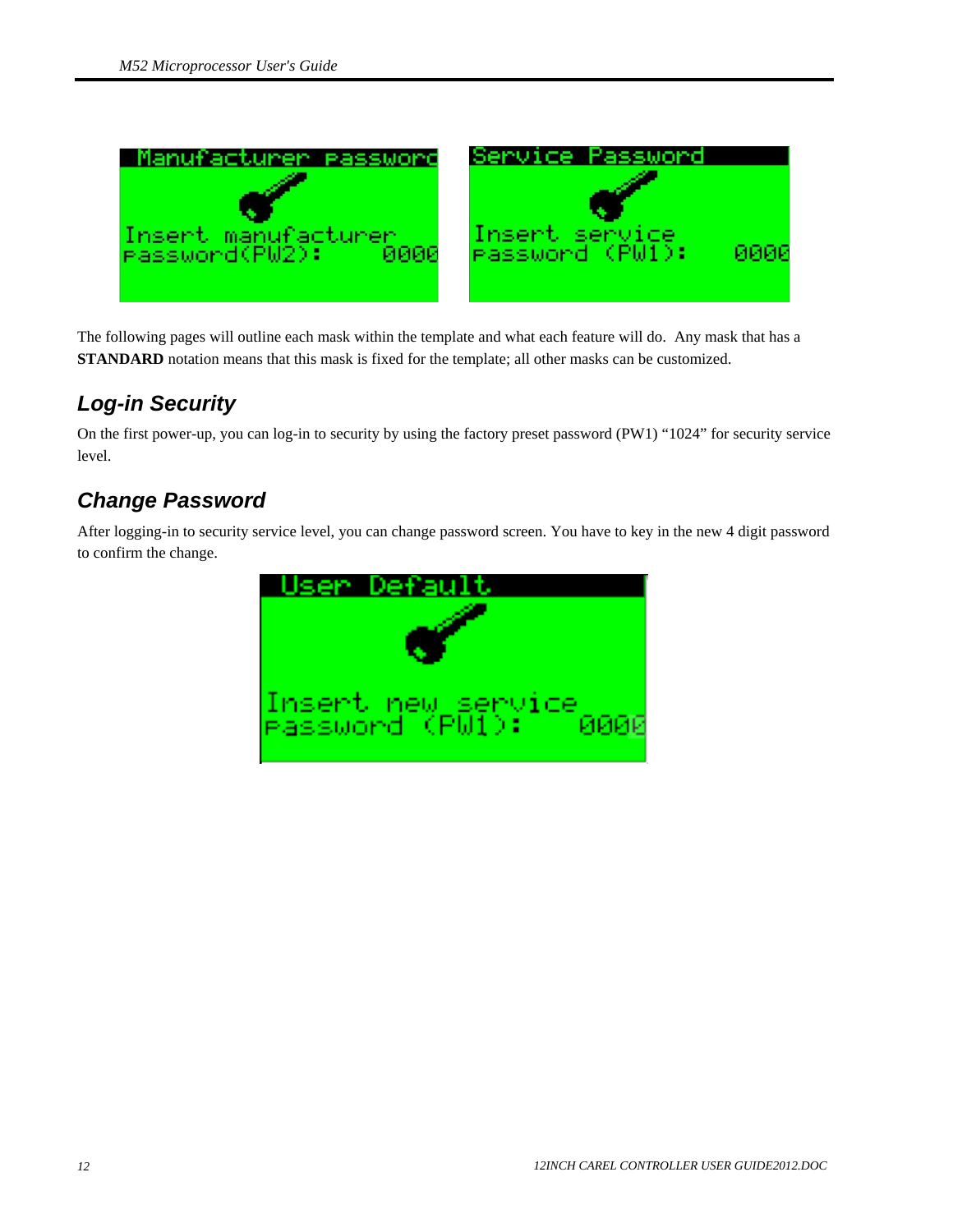## <span id="page-13-0"></span>*Alarms*

## *Review Active Alarm Queue*

Active alarms and their date & time of occurrence can be reviewed under the alarm tab. The active alarms are displayed chronologically with the latest alarm at the top.



#### *Clear Alarm Message*

Alarm message in the active alarm queue can only be cleared by:

- Current Alarms will lit the red led alarm bell button on the pGD display and when pressed will display current alarms, if alarm state is corrected and the user is currently looking at the alarms then user will need to press the ALARM button to clear the alarm. If the user is at another part of the menu then the alarm will go away and led will turn off.
- Alarm Logger is where you can see the history of the alarms and is a running log of the last 100 alarms that occurred. If you press and hold the ESC+PRG key it will clear the Alarm Logger.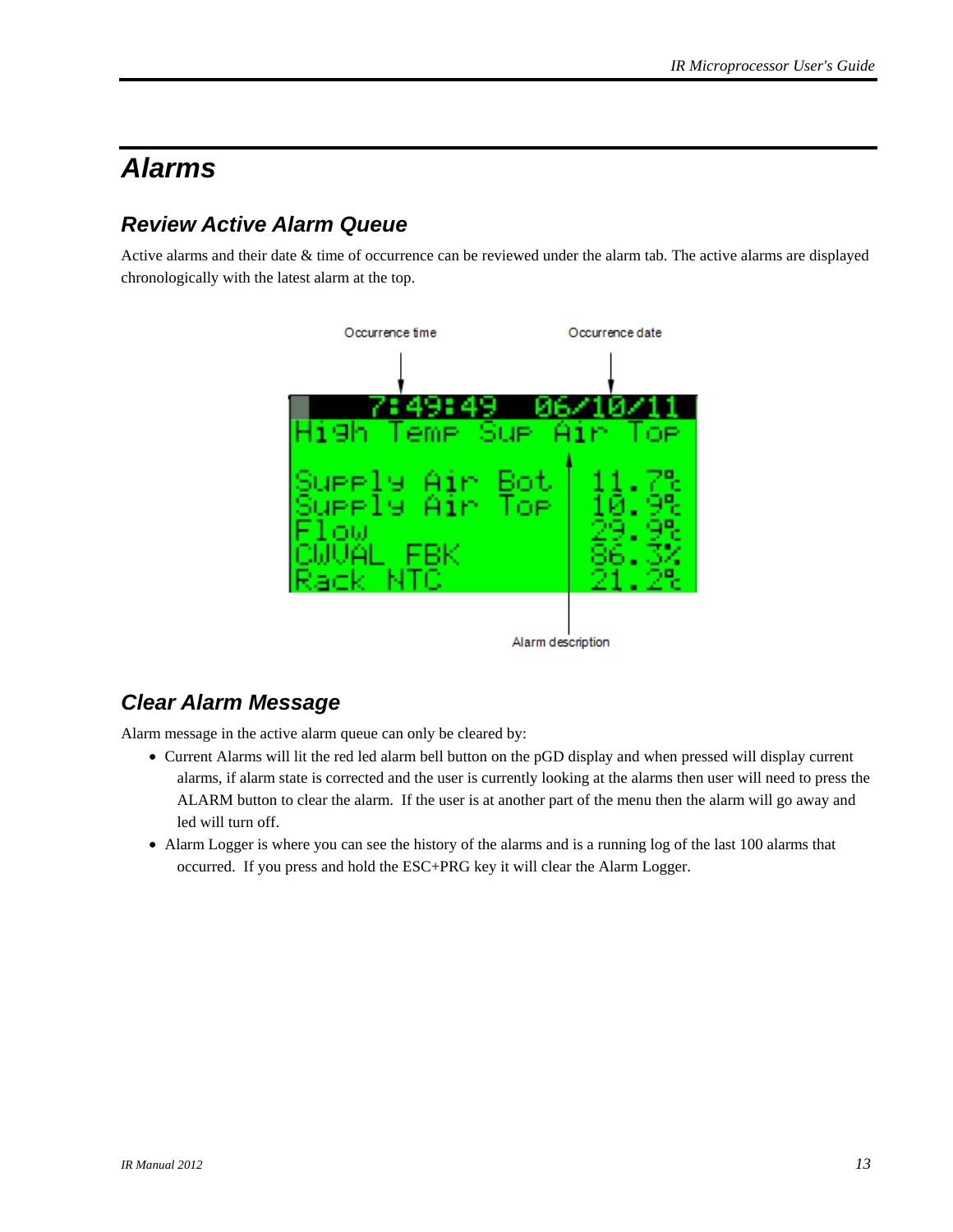<span id="page-14-0"></span>

#### *Alarm Configuration*

.

The alarm configuration screen is under the service menu alarm settings. You can switch to alarm configuration screen by pressing the [UP arrow ] and [Down arrow] keys.



Every alarm has a number of configuration options. You can customize the way alarms are reported and what automatic actions will be performed.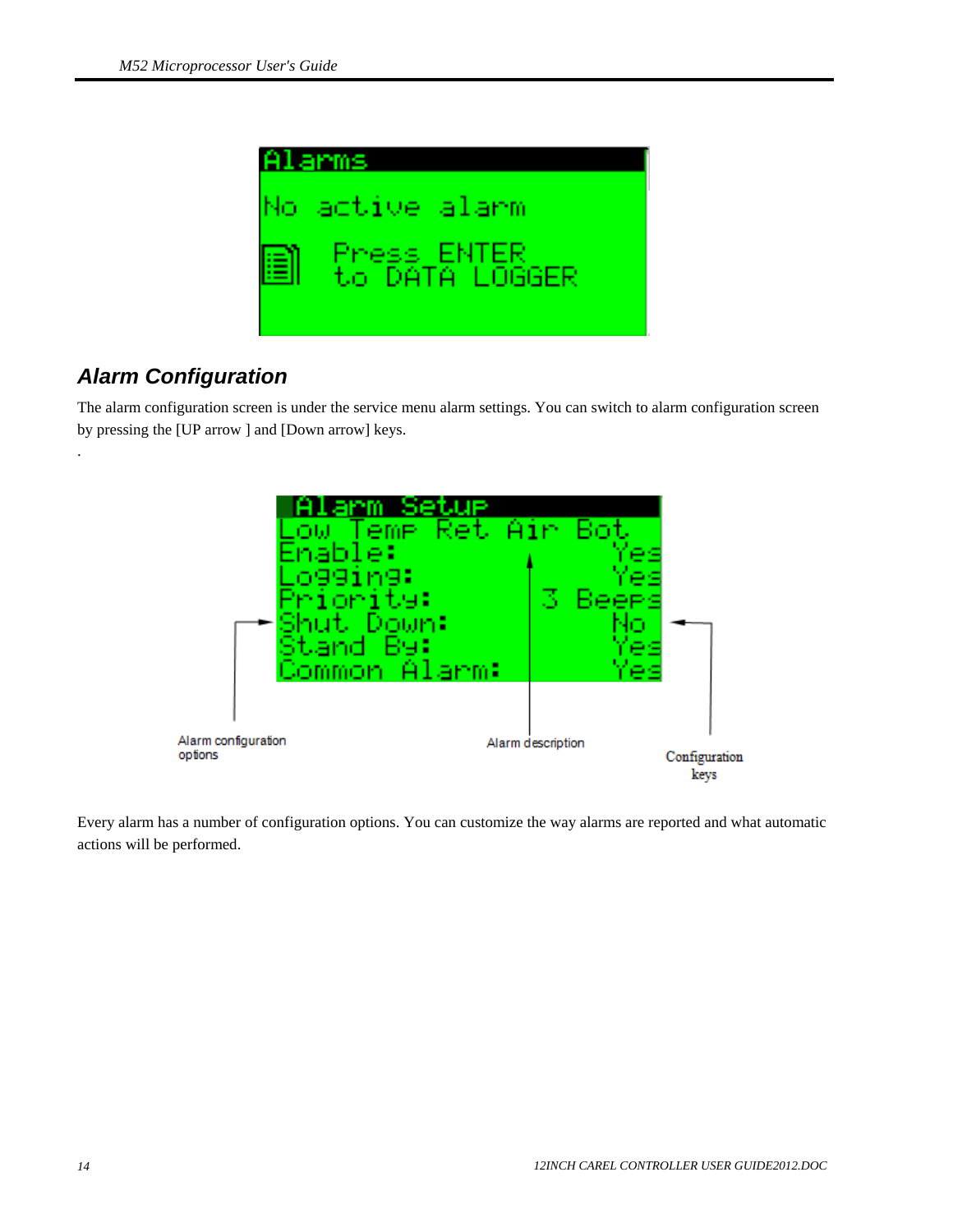| YES/NO                      | Enable option key-alarm will only be monitored if this option<br>is selected.                                                     |
|-----------------------------|-----------------------------------------------------------------------------------------------------------------------------------|
| YES/NO                      | Unit shutdown option key- if this option is selected, unit will<br>be automatically shutdown under alarm condition.               |
| YES/NO                      | <b>Standby enable option key</b> - if this options is selected,<br>standby enable output will be activated under alarm condition. |
| YES/NO                      | <b>Common alarm option key</b> if this options is selected,<br>common alarm output will be activated under alarm condition.       |
| YES/NO                      | Event log option key - if this options is selected, the alarm<br>events will be logged in the historical event log.               |
| NONE/1 BP<br>$2$ BP/ $3$ BP | Audible warning option keys-provides selection of three<br>different audible warning sound (BP - BEEPS).                          |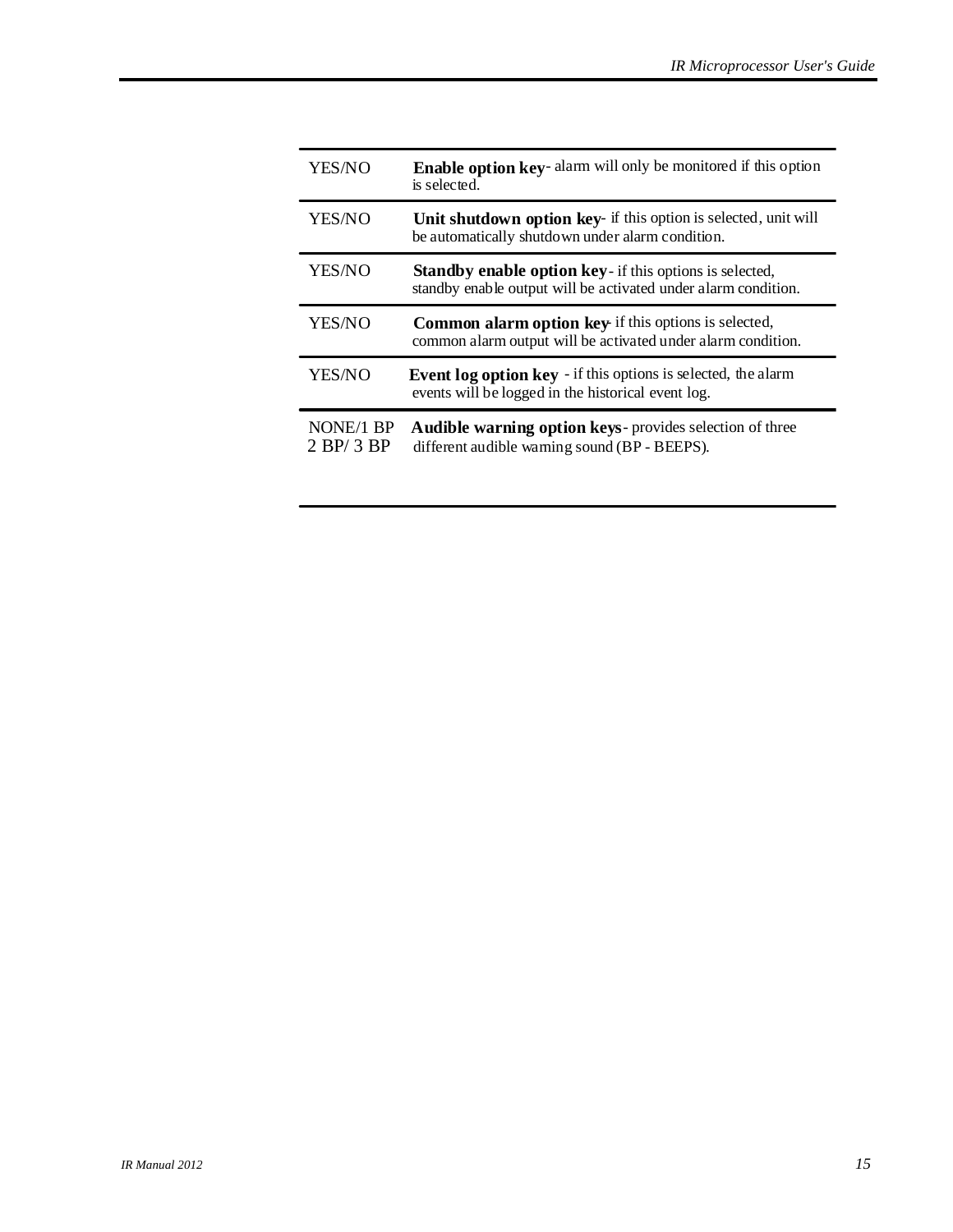## *Alarm Response Summary*

The following table summarizes the default configuration for all the alarms and their corresponding system action:

| <b>Alarm Message</b>                        | <b>Default Configuration</b> | <b>Mandatory System Action</b> |
|---------------------------------------------|------------------------------|--------------------------------|
| Low Temperature Return Air - Bottom         |                              | Shutdown???                    |
| High Temperature Return Air - Bottom        |                              |                                |
| Low Temperature Return Air - Top            |                              |                                |
| High Temperature Return Air - Top           |                              |                                |
| Low Temperature Supply Air - Bottom         |                              |                                |
| High Temperature Supply Air - Bottom        |                              |                                |
| Low Temperature Supply Air - Top            |                              |                                |
| High Temperature Supply Air - Top           |                              |                                |
| Filter dirty                                |                              |                                |
| Power Up                                    |                              |                                |
| DC Fan                                      |                              |                                |
| Power Supply                                |                              |                                |
| Float                                       |                              |                                |
| Condensate Pump                             |                              |                                |
| Return Air Temperature Sensor Fail - Bottom |                              |                                |
| Return Air Temperature Sensor Fail - Top    |                              |                                |
| Supply Air Temperature Sensor Fail - Bottom |                              |                                |
| Supply Air Temperature Sensor Fail - Top    |                              |                                |
| Flow Sensor Fail                            |                              |                                |
| Chilled Water Valve Sensor Fail             |                              |                                |
| Entering Water Temperature Sensor Fail      |                              |                                |
| Leaving Water Temperature Sensor Fail       |                              |                                |
| Rack NTC Sensor Fail                        |                              |                                |
| <b>Compressor Short cycling</b>             |                              |                                |
| High Refrig. Pressure                       |                              | Immediate compressor shutdown  |
| Low Refrig. Pressure                        |                              | Immediate compressor shutdown  |
| Compressor overload                         |                              | Immediate compressor shutdown  |
| Condenser Overload                          |                              |                                |
| Pressure Sensor Fail                        |                              |                                |
| Mixing Valve Feedback Sensor fail           |                              |                                |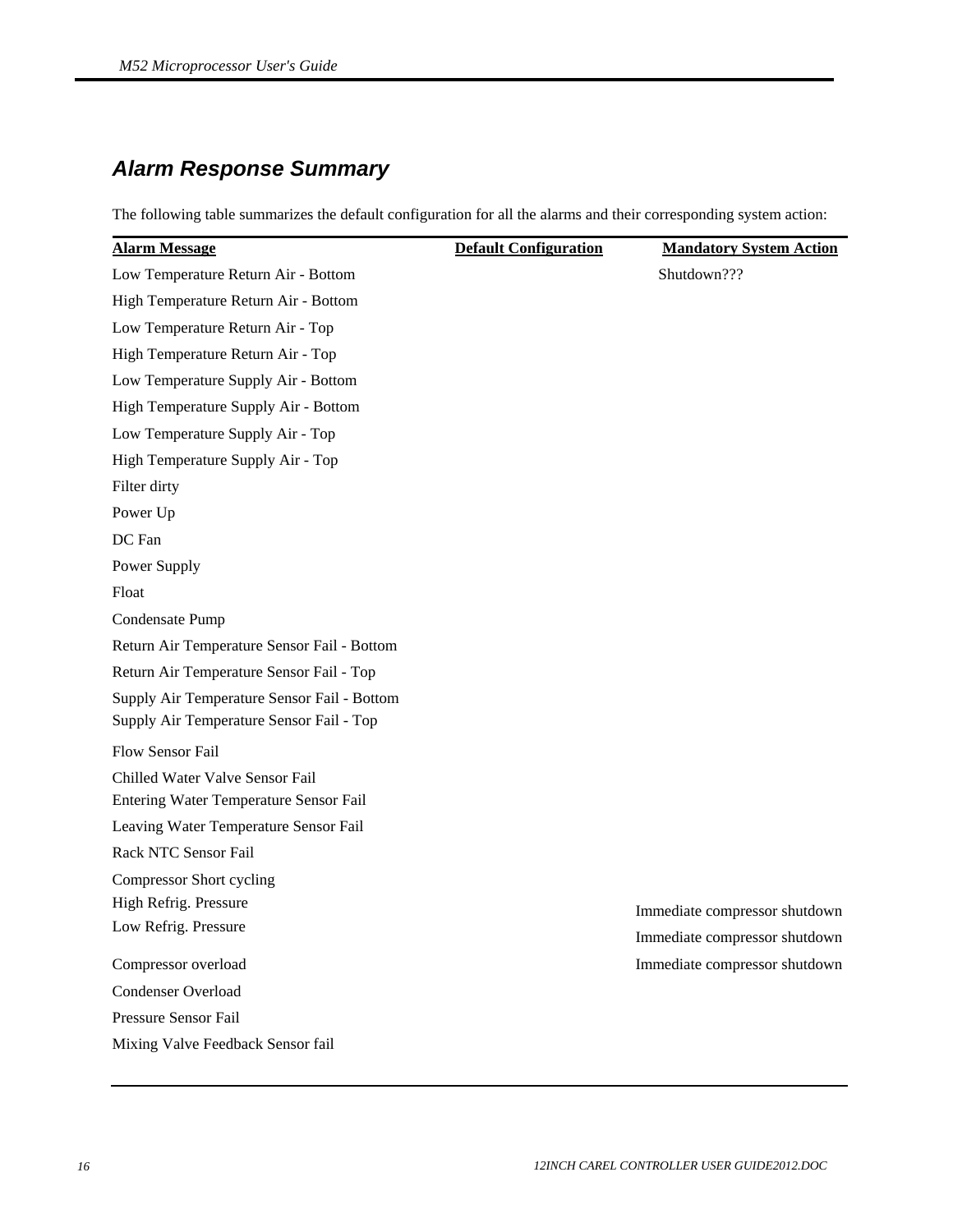## <span id="page-17-0"></span>*Historical Event Log*

For fault analysis, the system maintains the latest 100 historical events logged in the memory. The logs are ranked chronologically with the latest event at the top.



## *Set Clock*

You can go to Service settings to clock key to adjust the date and time display.

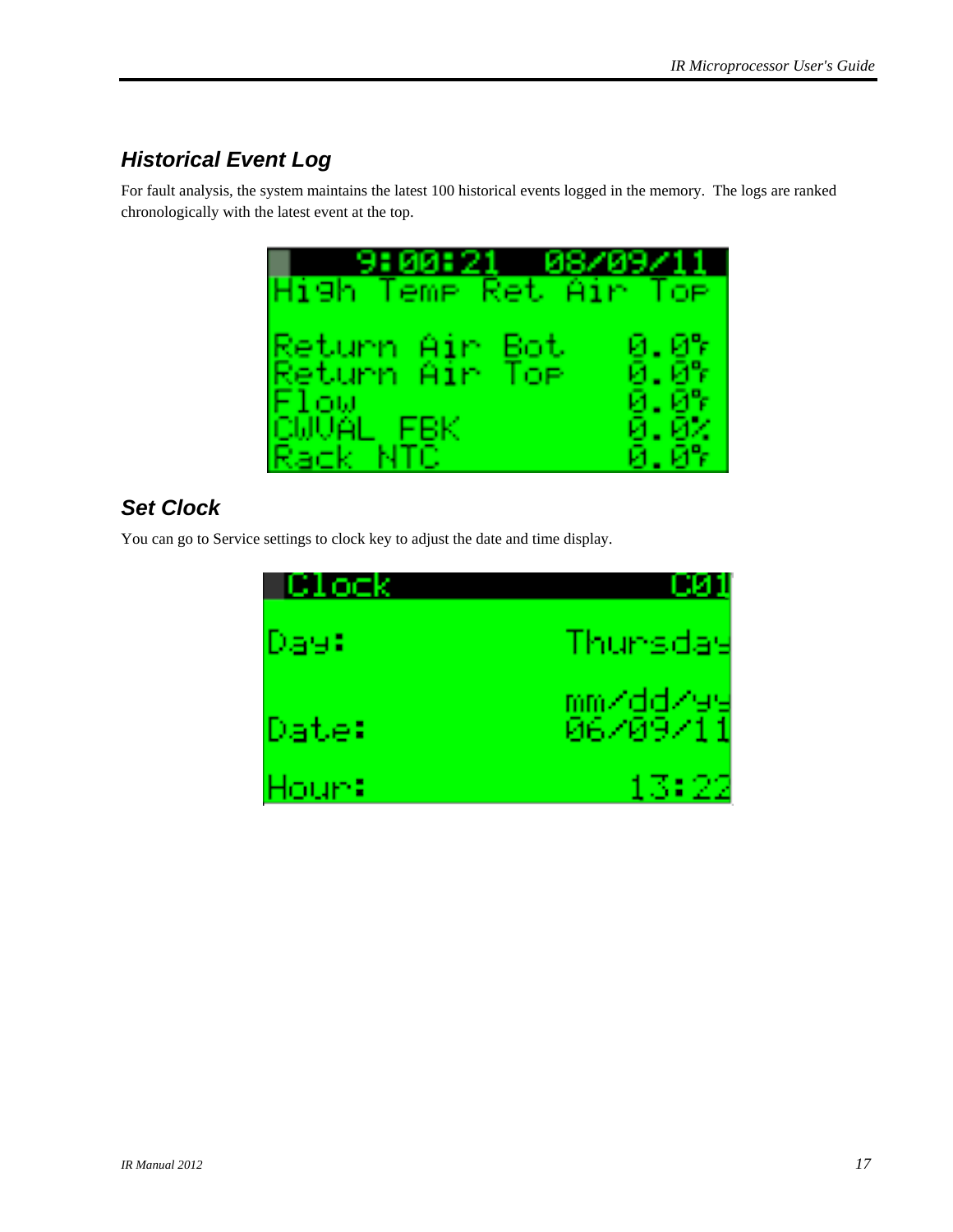# <span id="page-18-0"></span>*Settings*

System settings can be reviewed and altered in the service settings. You can switch the display by pressing the down arrow key.



#### *Programming Settings*

You can alter any keycode setting only if you have gained access to the appropriate security level.

After gaining the programming right, you can change the settings by using the [UP arrow] and [Down arrow] keys.

#### *Settings Summary*

| The following tables summarize the settings in each page: |  |
|-----------------------------------------------------------|--|
|                                                           |  |

| <b>Description</b>             | Range                                       | <b>Default</b>                          | <b>Units</b>    |  |
|--------------------------------|---------------------------------------------|-----------------------------------------|-----------------|--|
| Temp. setpoint                 | $0 - 50$                                    | 0                                       | $\rm ^{\circ}C$ |  |
| Temp. Hi limit                 | $7-50$                                      | 0                                       | $\rm ^{\circ}C$ |  |
| Temp. Low limit                | $0 - 32$                                    | 0                                       | $\rm ^{\circ}C$ |  |
| Temp. setpoint                 | 32-122                                      | 0                                       | $\mathrm{P}$    |  |
| Temp. Hi limit                 | 44.6-122                                    | 0                                       | $\mathrm{P}$    |  |
| Temp. Low limit                | $32 - 86$                                   | 0                                       | $\mathrm{P}$    |  |
| Temp. display                  | $\mathrm{^{\circ}C}$ / $\mathrm{^{\circ}F}$ | $\mathrm{^{\circ}C}/\mathrm{^{\circ}F}$ |                 |  |
| Start delay                    | 1-9999                                      | 10                                      | seconds         |  |
| Low pressure start delay       | 30-9999                                     | 30                                      | seconds         |  |
| Air flow delay                 | $0-180$                                     | 30                                      | seconds         |  |
| Minimum ON time of compressor  | $0 - 250$                                   | 30                                      | seconds         |  |
| High pressure alarm delay      | $0-99$                                      | 30                                      | seconds         |  |
| Fan purge delay                | 0-9999                                      | 120                                     | seconds         |  |
| Minimum OFF time of compressor | $0 - 600$                                   | 30                                      | seconds         |  |
| Warm-up delay                  | 0-9999                                      | 120                                     | seconds         |  |
| DC fan runtime                 | 0-999,999                                   | $\Omega$                                | hours           |  |
| Compressor runtime             | 0-999,999                                   | 0                                       | hours           |  |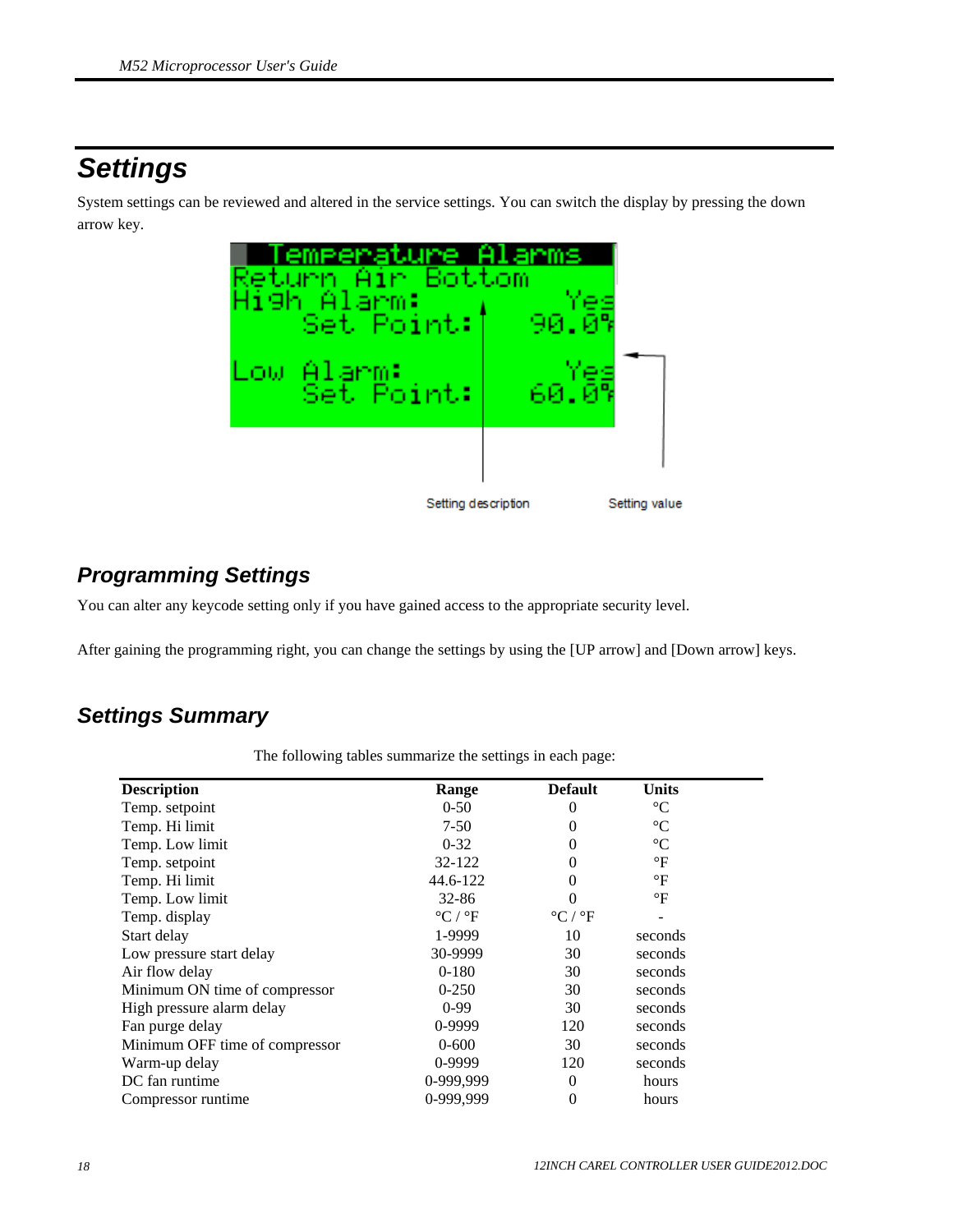## <span id="page-19-0"></span>*Settings Summary Glossary*

The following provides a definition of the parameters used in the Settings section:

| <b>Parameter</b>                           | <b>Definition</b>                                                                      |
|--------------------------------------------|----------------------------------------------------------------------------------------|
| Temp. setpoint                             | Units required to run together in a Co-Work network to satisfy the load.               |
| Temp. Hi limit                             | Controls space temperature base on return air temperature.                             |
| Temp. Lo limit                             | Maximum return temperature before activating alarm <sup>1</sup>                        |
| Temp. display                              | Sets temperature display on Status page to °F or °C                                    |
|                                            | Manual control test time Maximum time that output will stay in manual control set time |
| Start delay                                | Delays the unit from starting until the time limit expires.                            |
|                                            | Low pressure start delay Low pressure bypass delay time                                |
| Air flow delay                             | Air flow alarm delay period                                                            |
| Minimum ON time of                         | Minimum time for compressor to run                                                     |
| compressor<br>High pressure alarm<br>delay | High pressure start delay time                                                         |
| Fan purge delay                            | Runs fan for minimum time to dissipate heat in components before fan<br>shutdown.      |
| Minimum OFF time of<br>compressor          | Minimum time for compressor to remain before restart                                   |
| Warm-up delay                              | Allows sensor reading to stabilize before tripping alarms                              |
| DC fan runtime                             | Totals DC fan run time.                                                                |
| Compressor runtime                         | Totals compressor run time.                                                            |

Notes: <sup>1</sup> Alarms activate only if they are enabled in the Alarm Configuration section.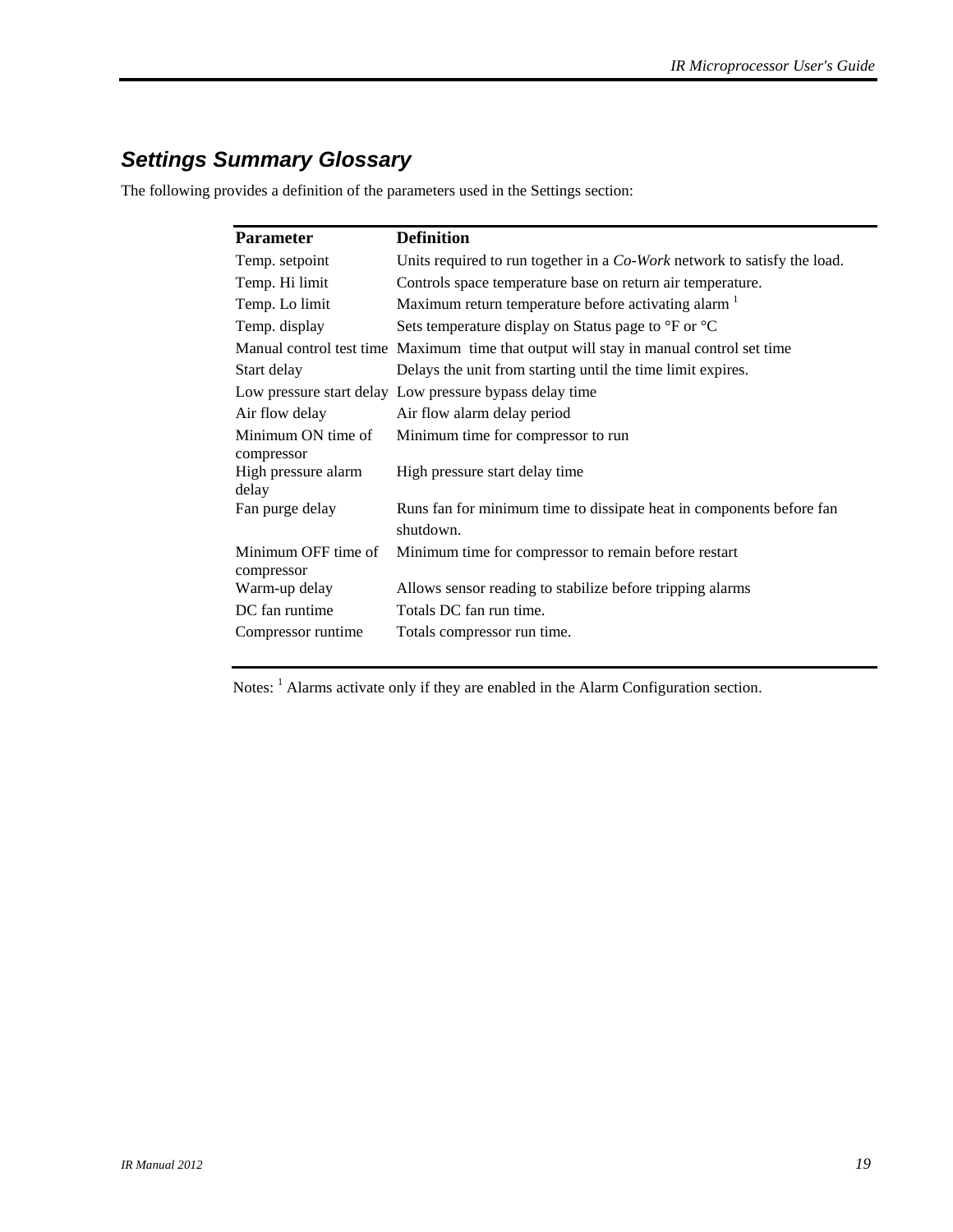## <span id="page-20-0"></span>*Sensor Calibration*

The sensor calibration can be done by inputting the offset values based on the actual measured from service menu -> Service settings -> probe adjustment page for all the analog inputs as follows:

- 1. Return air temperature (bottom)
- 2. Return air temperature (top)
- 3. Supply air temperature (bottom)
- 4. Supply air temperature (top)
- 5. Flow
- 6. Rack temperature sensor
- 7. Entering chilled water temperature
- 8. Leaving chilled water temperature



Under the sensor calibration page, you can:

- Review the current temperature inputs, adjust the 0°C reference and restore temperature input offsets to default value.
- Review the current humidity inputs and restore humidity input offsets to default value.
- Review the supply voltage percentage.
- Sensor Calibration

#### *Temperature*

Sensor fault alarm for NTC sensors is triggered if the sensor reading would indicate below -60°C or above °C. The bios will sense that the sensor is reading out of range, and it will display -999.9 or 999.9 on the display screen. This will then trigger the alarm page in the application program.

#### *Data Re-initialization*

The data re-initialization page is under Service menu -> Service settings -> User DEV/change PW1 can be restored to previous customer settings selecting the parameter by using the [UP arrow] and [Down arrow] keys.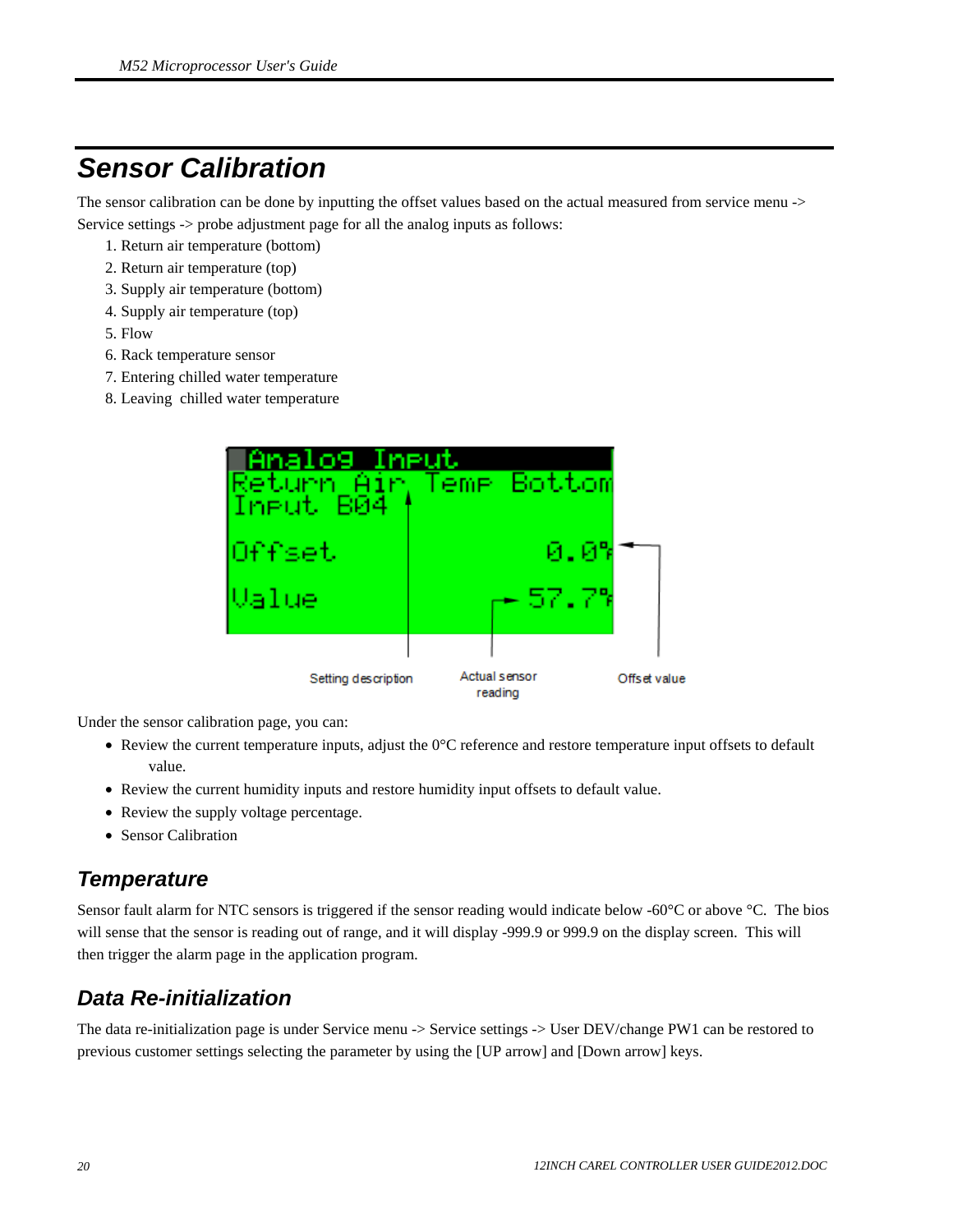

Under this page, you can:

.

- Set alarm configurations to default configurations
- Set system configuration and control settings to default configurations (See Setting Summary)
- Clear log data in historical event log.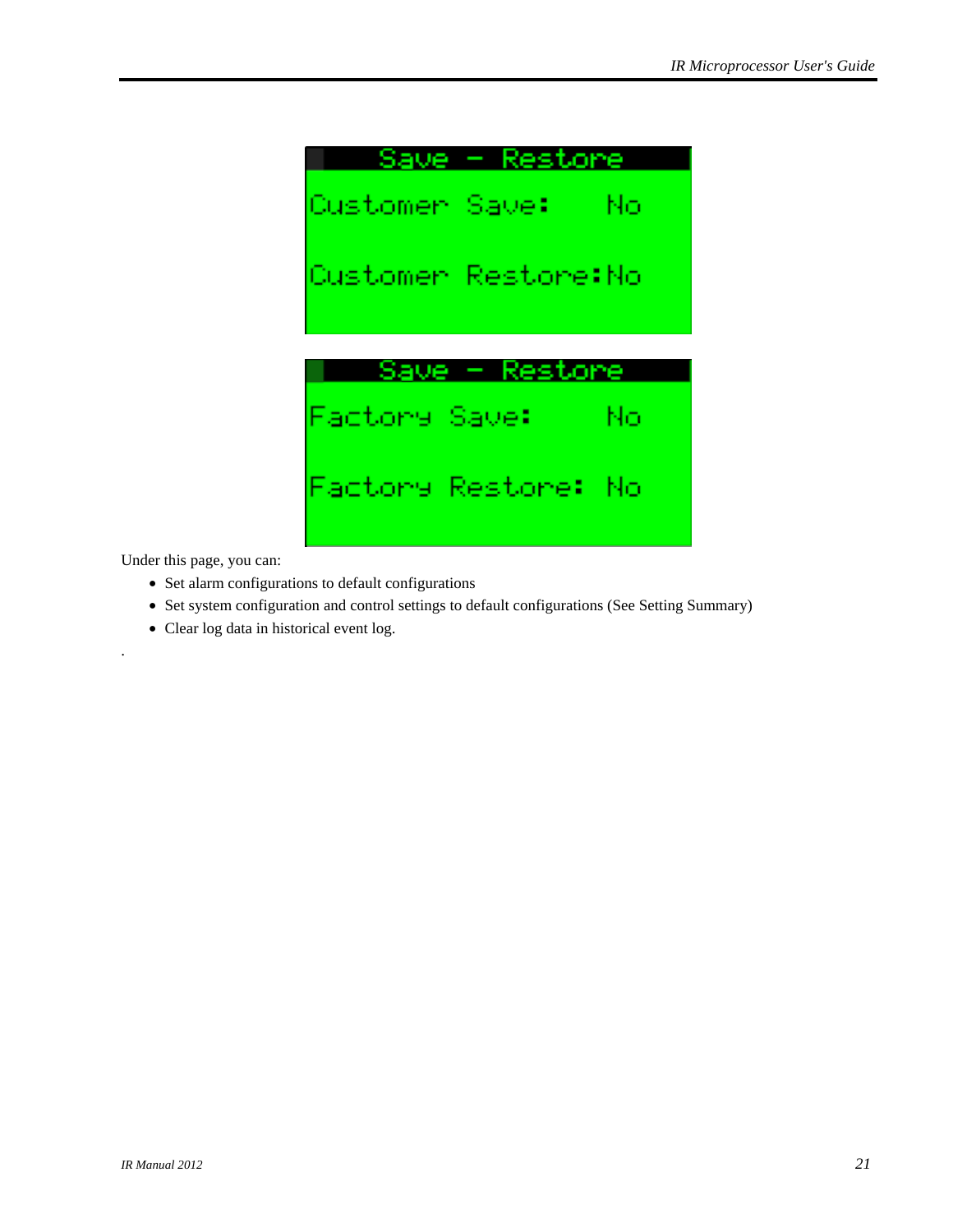# <span id="page-22-0"></span>*Fault Finding*

In some cases, determining the cause of a fault requires a fair amount of technical knowledge and skill. The following fault finding charts are given as a guide for the service personnel to locate the common faults which may be encountered in the unit.

#### *High Temperature Alarm*



#### *Low Temperature Alarm*

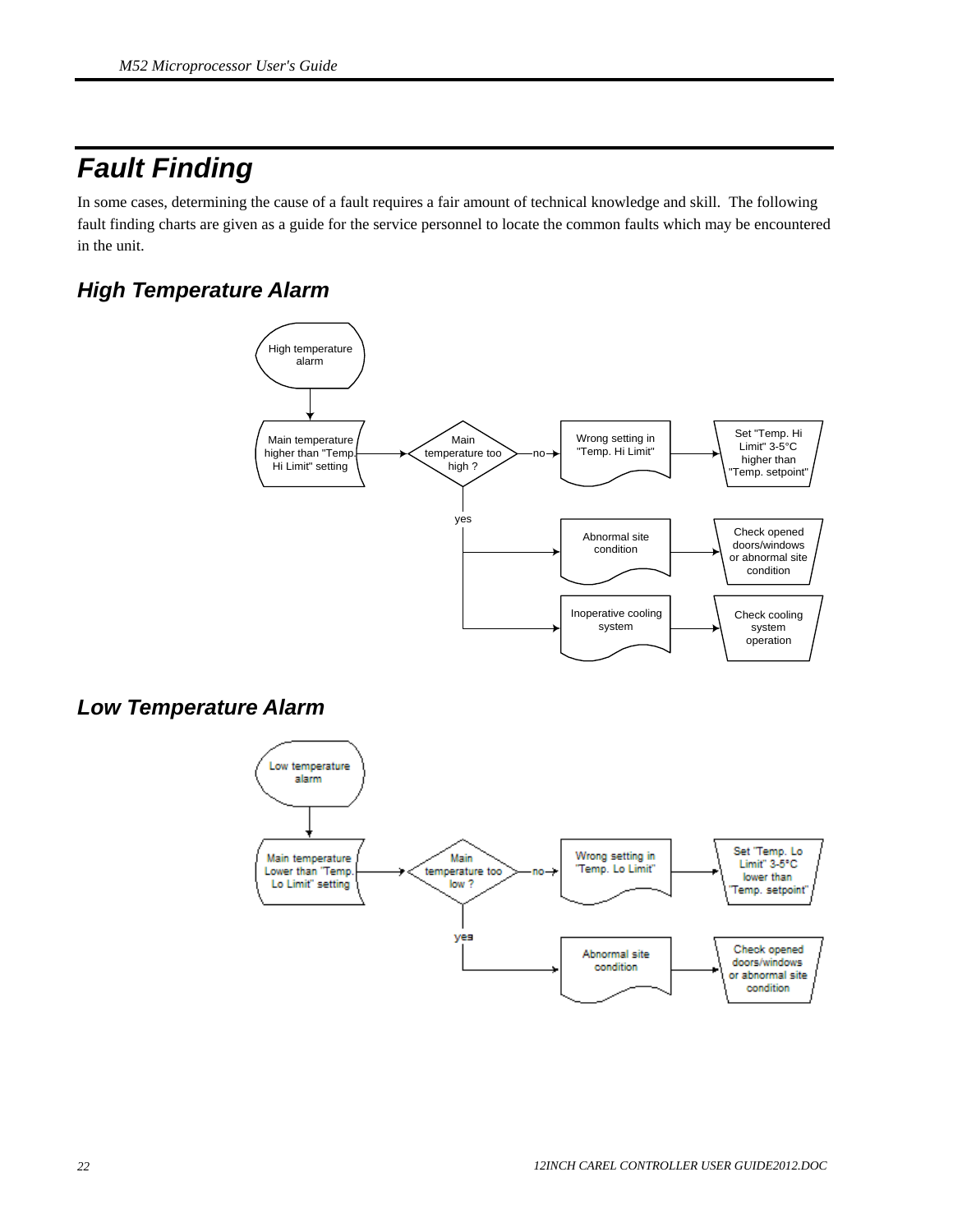## <span id="page-23-0"></span>*Filter Dirty Alarm*



#### *Fan Overload Alarm*

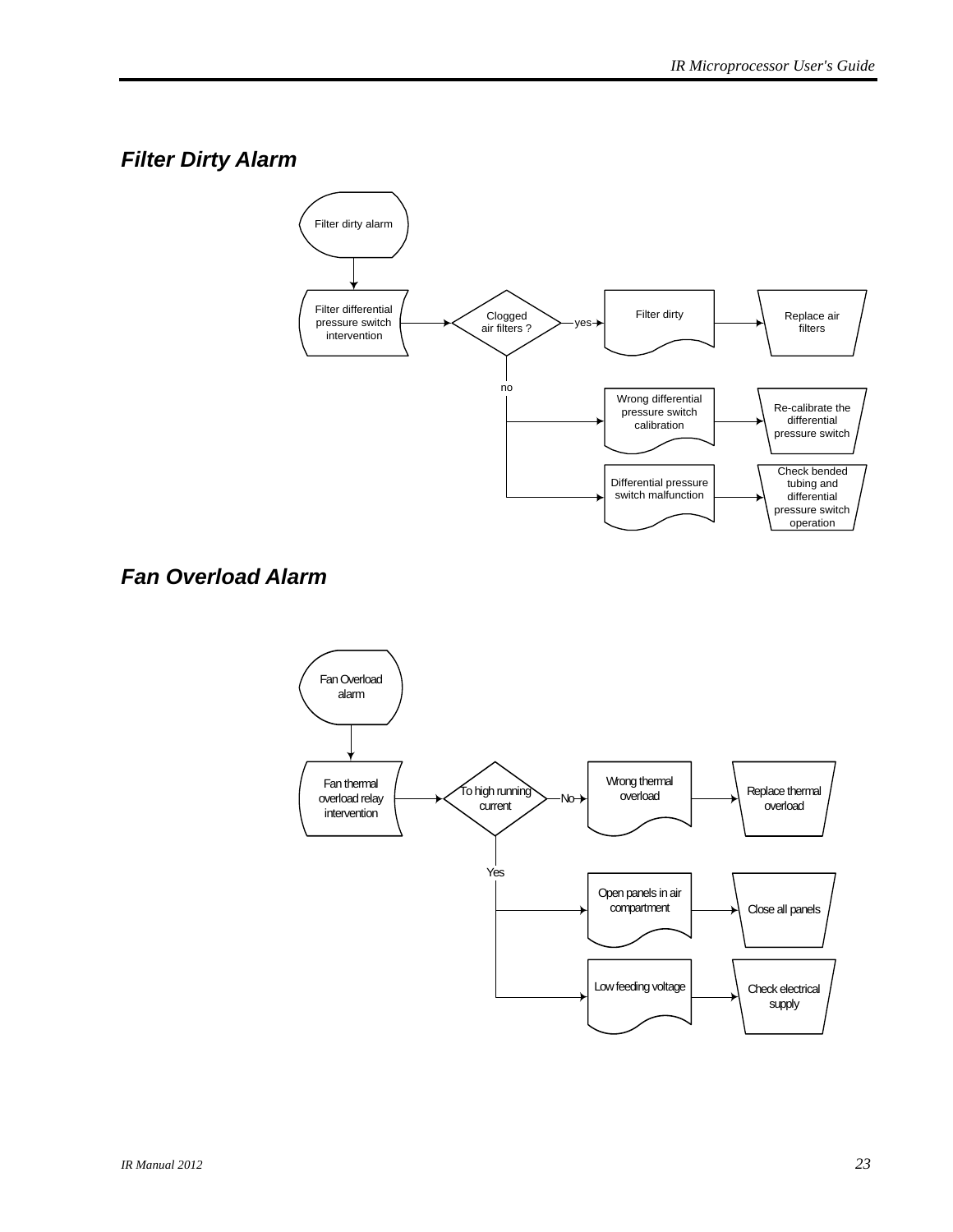#### <span id="page-24-0"></span>*High Pressure Alarm*

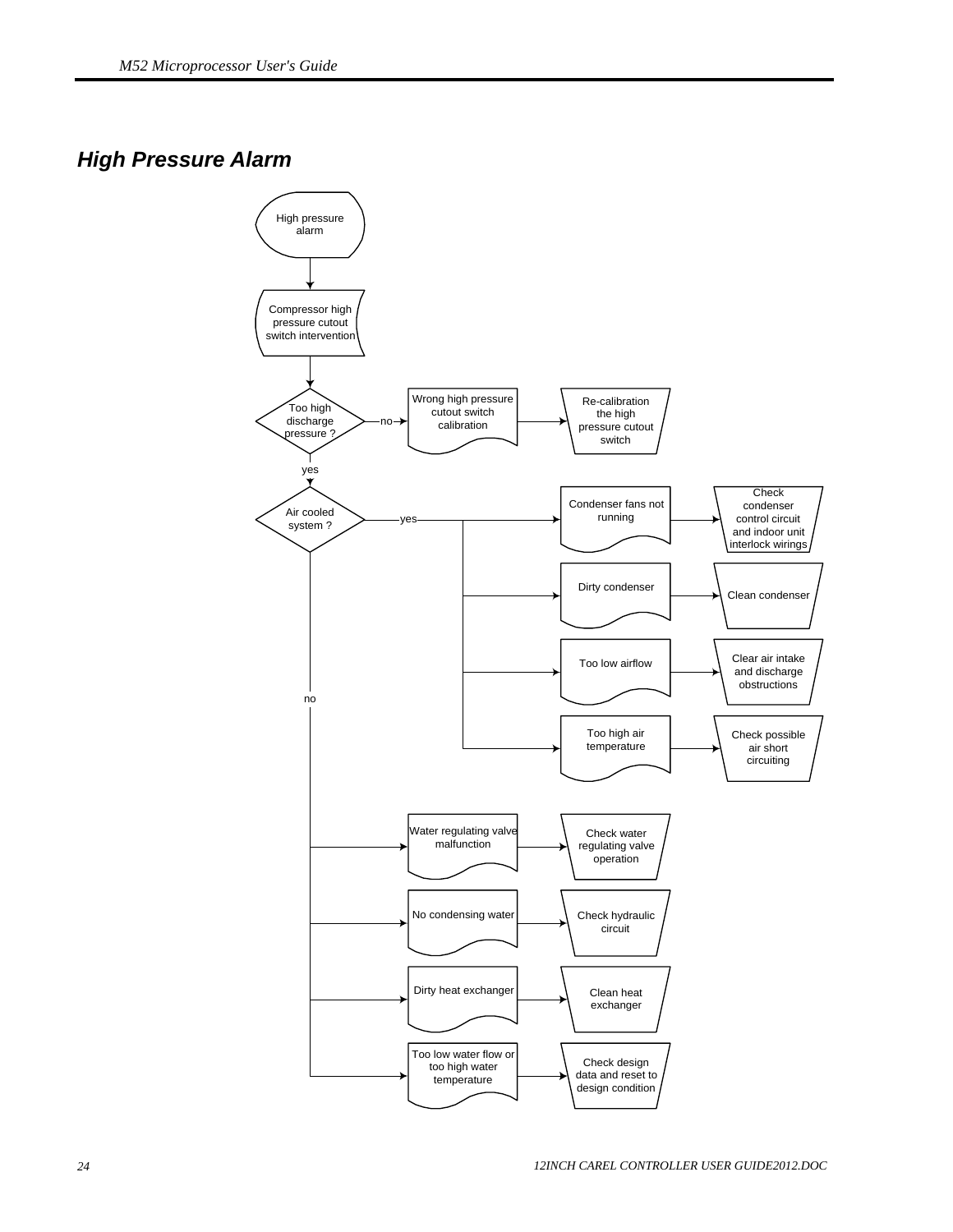## <span id="page-25-0"></span>*Low Pressure or Short Cycling Alarm*

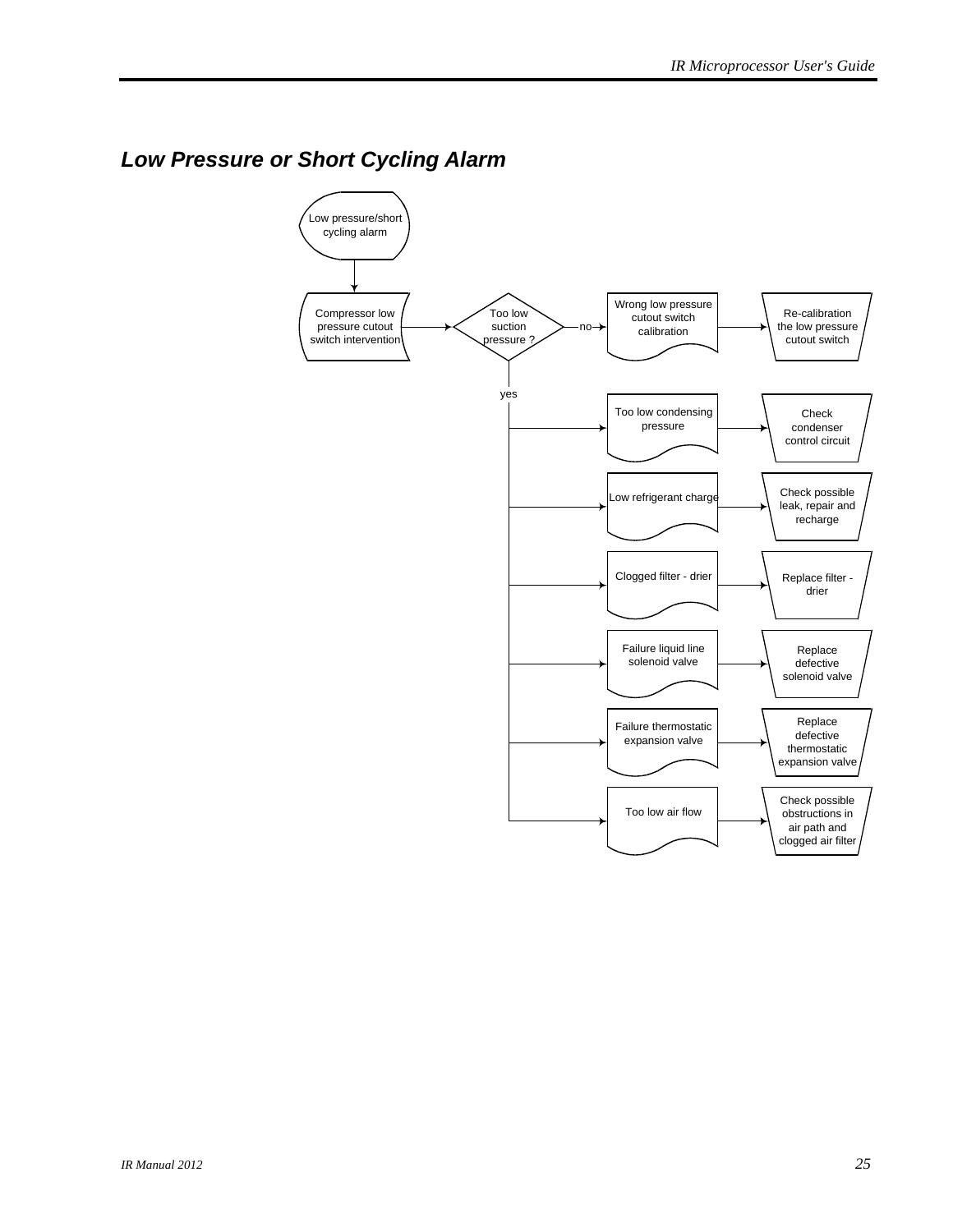# <span id="page-26-0"></span>*Appendix A: Electrical Schematic Diagrams*

| Drawing Title                                        | Drawing no.          | Page No. |
|------------------------------------------------------|----------------------|----------|
| SERIES IN ROW – Master Air Cooled Unit Control Panel | IREDN <sub>101</sub> | -27      |
| (North America)                                      |                      |          |